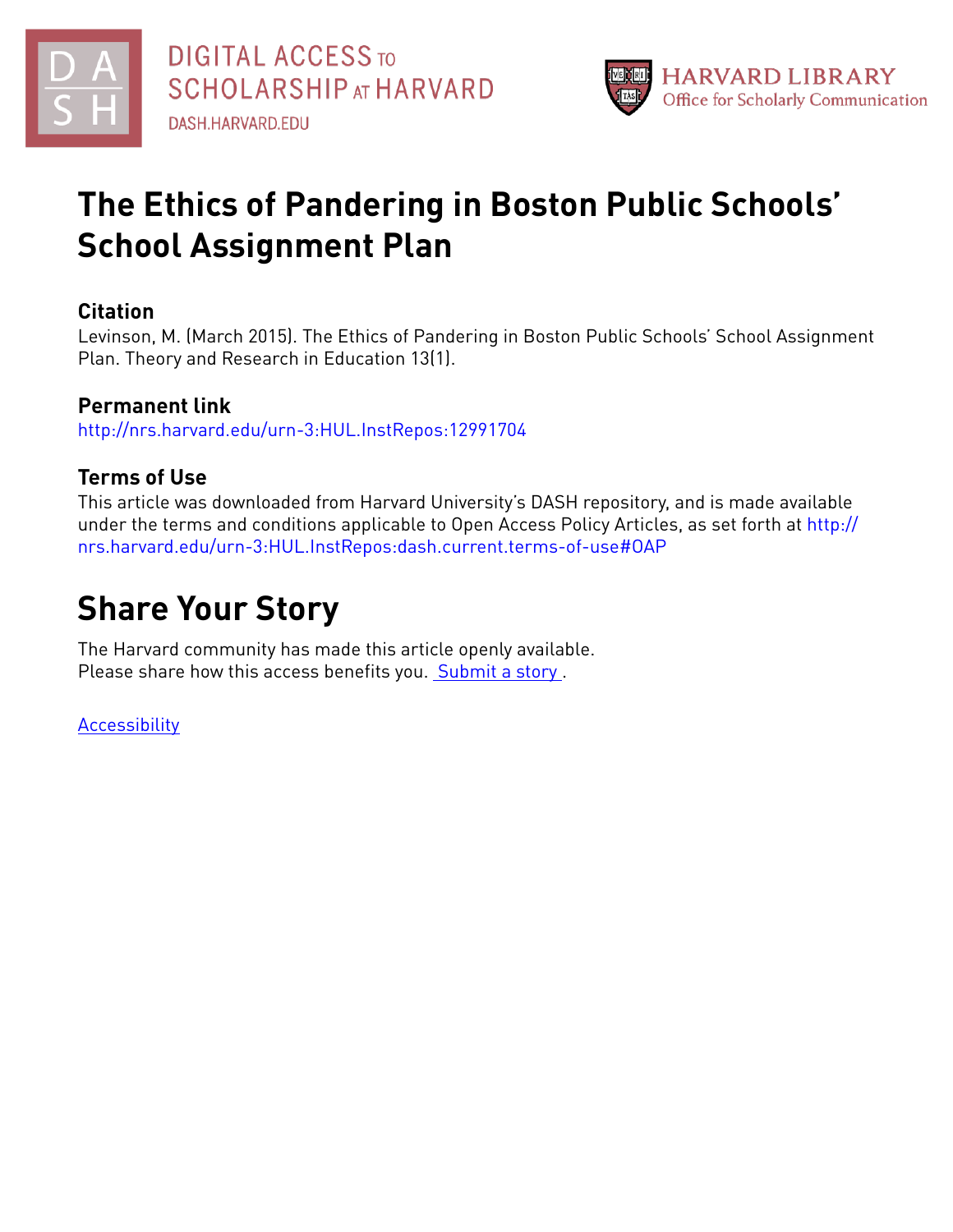## **The Ethics of Pandering in Boston Public Schools' School Assignment Plan Meira Levinson**

#### **Abstract**

How can access to public elementary schools of variable quality be justly distributed within a school district? Two reasonable criteria are (a) that children should have equal opportunity to attend high-quality schools; and (b) school assignment policies should foster an overall increase in the number of high-quality schools. This article analyzes Boston Public Schools' (BPS) new school assignment plan in light of these criteria. It shows that BPS' plan violates equal opportunity by giving middle-class families privileged access to existing high-quality schools. BPS arguably panders to more-advantaged families, however, in order to pull them into the system and deploy their economic, political, and social capital to increase the total number of high-quality schools. Is this ethically defensible? To answer this question, we need to develop an ethical theory of pandering: of privileging the interests and preferences of already unjustly privileged actors because the consequences tend to benefit everyone. Such a theory will need to be ethically pluralistic and weighted along a contextually sensitive continuum, rather than rendered in all-or-nothing terms.

#### **Keywords**

Educational ethics, equal opportunity, school assignment, pandering, non-ideal theory, case study, Boston Public Schools

How should access to public elementary schools be distributed within a school district? What are the characteristics of a just school assignment system? Ideally, of course, every child would attend a high-quality school that fully serves her needs, however those are defined/understood.<sup>[1](#page-16-0)</sup> But this ideal takes us outside the realm of distributive justice, since distributive justice is relevant only under conditions of scarcity. If every child has access to a school that is and will remain high-quality, then scarcity is eliminated and distributive justice is eliminated as a concern.

So let me ask instead: How should access to public elementary schools of variable quality be distributed within a school district? What are the characteristics of a distributively just school assignment system when some district schools are much worse than others?

These are questions that Boston Public Schools (BPS) faced when it attempted to reform its school assignment system in [2](#page-16-1)012-2013.<sup>2</sup> The purpose of this article is to describe the "Home-Based Plan" BPS adopted in 2013, to evaluate it in light of two *prima facie* reasonable criteria of distributional justice around school access, and then to raise questions about the ethics of BPS' choices—and by extension, the ethics of public institutions more broadly—when these two criteria come into conflict. In particular, I will propose that two reasonable criteria for distributing access to schools of variable quality are: (a) that children should have equal opportunity to attend schools that are currently deemed to be high-quality; and (b) school assignment policies should foster an overall increase in the number of quality schools available in the district. I will argue that Boston's Home-Based Plan *gestures* toward the ideal of equal opportunity, but in point of fact is far more focused on the second goal of "growing the pie" of good schools, which it does by giving middle-class families privileged access to existing highquality schools in order to draw them into and keep them in the system.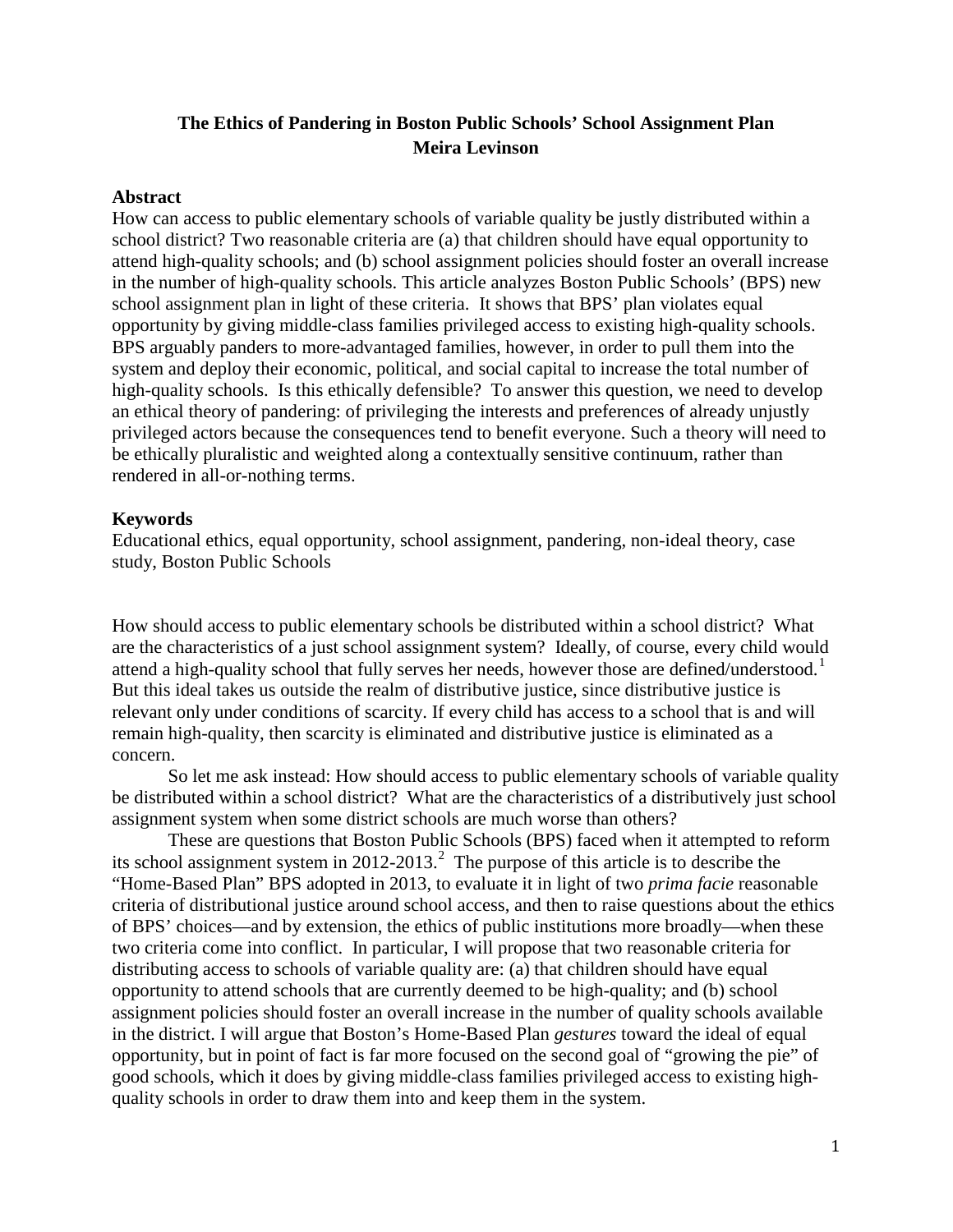As I explain in further detail below, integrating schools and the district as a whole by class so as to reduce hypersegregation of poor children is an essential means of increasing school quality at scale.<sup>[3](#page-16-2)</sup> By giving middle-class families privileged entry into already high-quality schools, BPS helps those schools maintain their hard-won gains. It also incentivizes these families, who are now vested in the success of the Boston Public Schools, to use their inequitably large social, political, and economic capital on behalf of the district (for example, in fighting state-level budget cuts). In addition, middle-class families who enter the lottery and then are assigned a lower-quality school can sometimes be enticed to "take a chance" and take up their assigned seat with the goal of improving the school. Without the sense that they had a reasonable shot at being assigned a decent school, however, these families would likely have never entered the lottery in the first place. By preventing preemptive flight, BPS thus creates additional opportunities to woo privileged families to discover "hidden gems" and put their capital into strengthening a lower-quality elementary school.<sup>[4](#page-16-3)</sup>

This unequal privileging of already-privileged families, however, raises important questions about the *ethics of pandering*: i.e., the ethics of privileging the interests and preferences of already unjustly privileged actors because the consequences tend to benefit everyone. What philosophical and policy judgments should we reach about the permissibility of pandering? When pandering is justified, should it be transparent or obscured? In the case of the Boston Public Schools in particular, is the level and type of pandering appropriate, too little, or too much?

#### **Boston's Home-Based School Assignment Policy: A Brief Primer**

Boston Public Schools' "Home-Based Plan," which took effect in 2013 to govern assignments for the 2014-2015 school year, is a novel elementary school assignment policy. All children entering kindergarten (called K2) are assigned "baskets" of 10-18 elementary schools to which they can apply through a BPS-wide lottery. Families find out their basket of schools by inserting their home address into [http://www.discoverbps.org/.](http://www.discoverbps.org/) Each family's basket includes all schools that are less than a mile away from where they live (their "walk zone"), the three citywide elementary schools, an Early Learning Center, and any elementary school that the child's siblings already attend. In addition, the basket must include at least two schools that have Massachusetts Comprehensive Assessment System (MCAS) test scores in the top 25% in the city (Tier I schools), at least two more schools whose MCAS scores are in the top 50% (Tier I or II schools), and an additional two schools with MCAS scores above the bottom 25% (Tier I, II, or III schools).<sup>[5](#page-16-4)</sup> Families will have some of these schools already within their walk zone. Additional schools will be added based on proximity to the family's address; if a family has one Tier I, two Tier II, and one Tier III school in their walk zone, for example, then the closest additional Tier I school, and the next closest additional Tier I, II, or III school, will be added to their basket. Families' choices also include one or more "option" schools—meaning schools that are traditionally underchosen, because they're universally thought to be lousy, and hence very likely to have space to accommodate all applicants—to ensure that every child entering kindergarten (called K2) and above is guaranteed a seat at one of the schools in their basket.<sup>[6](#page-17-0)</sup> Figure 1 summarizes families' basket construction.

## **INSERT FIGURE 1 HERE**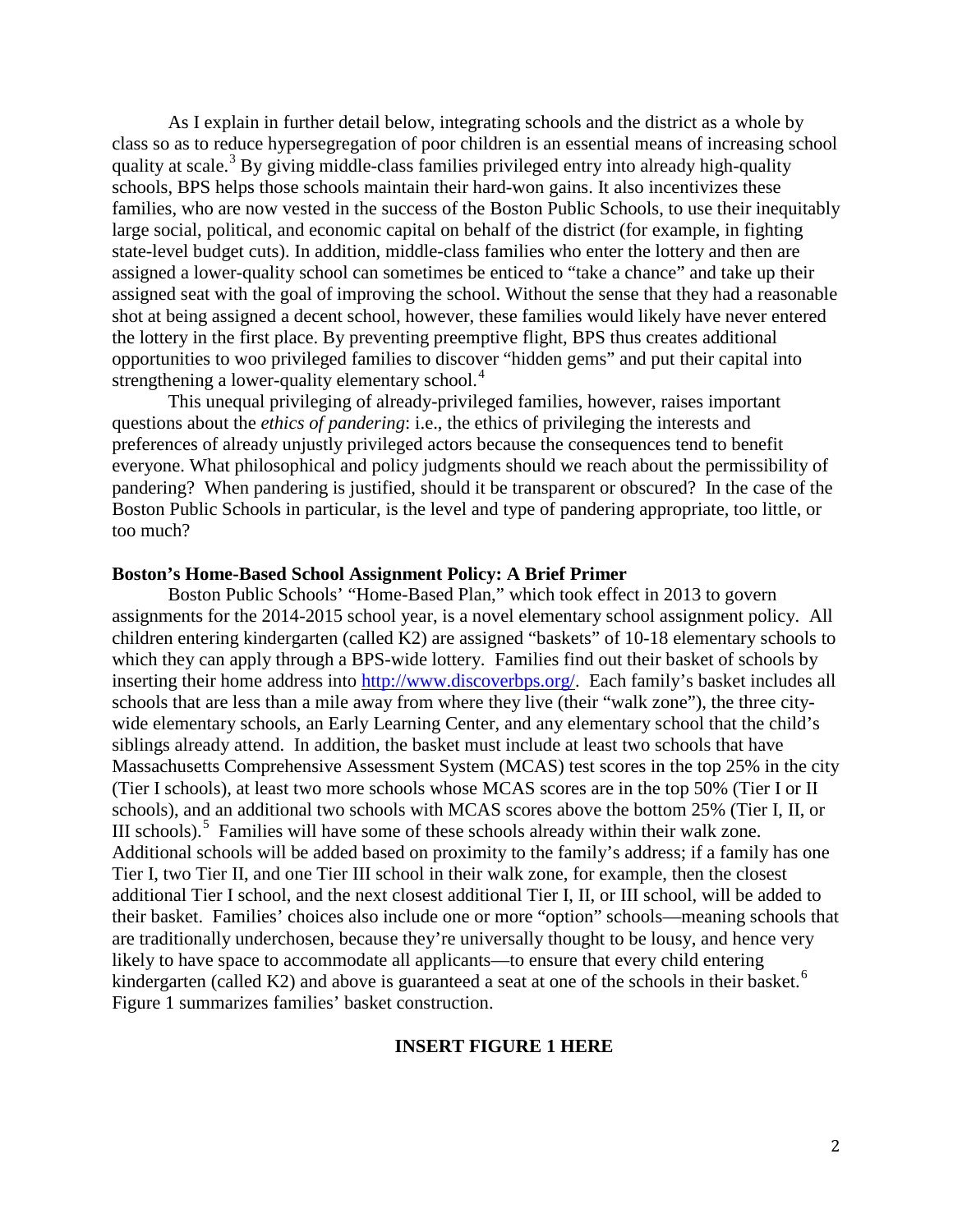After touring schools in the fall, families have about a month to submit a rank-ordered list of the schools in their basket to one of the Family Resource Centers. There is no preference given to families who submit their choices earlier versus later during this "school choice time;" all families who meet the early February deadline are entered into the first round of the lottery. A computer then runs an algorithm to assign children to schools. Children who already attend the school, say because they lotteried into pre-K (called K1) the previous year, are guaranteed that they can remain. Siblings of current students have next-highest priority. After that, children are assigned in order of school preference and their randomly generated lottery number, with better numbers breaking ties. Families are not informed of their lottery number; rather, all these calculations are done by the computer. Families are simply informed of the final results in late March.

The assignment algorithm does not take into account demographic features of the children (e.g. in order to ensure race/ethnicity, gender, or income balance), nor does it control for distance from the school other than by the initial basket construction. All kindergarten seats are made available to be assigned in this initial round (except for those committed to K1 students staying in the same school); hence, popular schools are filled by the end of round one. Families who enter later rounds of the lottery, because they move to Boston during the spring or because they were unaware of, disorganized about, or overwhelmed by the process of entering the initial lottery, therefore have much more restricted school choices.

Families who do not like their assignment, or who did not enter the first round, can enter the lottery in round two. It operates just as round one did, except that there is also a "parent compacting" option, which enables groups of families to join together and enter the lottery for an underchosen school (i.e. one that still has a number of seats available) as a group. This is intended to make unpopular schools more attractive as groups of parents can commit to engaging in and improving the school together. It is also intended to stop families with the resources to do so from deciding to exit Boston Public Schools in favor of charter, parochial, or independent schools, or in favor of moving to another district.

Because it is so new, data are sparse. Families seeking a seat for the 2014-2015 school year—the first year under this new system—learned the round one results in mid-March 2014. 73% of families were assigned one of their top three school choices. As of September 2014, there was no information yet available about patterns in families' participation (e.g. who participated in round one versus later rounds versus not at all), in families' choices (e.g. who chose what schools), nor in the lottery results (e.g. whose choices were more or less likely to be satisfied).

#### **Equality of Opportunity and the BPS Home-Based Plan**

There are a number of different values at play in Boston Public Schools' Home-Based school assignment plan. In this section, I explore one inarguably important value: namely, children's *equal opportunity to access a high-quality education*. A basic premise of most contemporary ethical theories (and of most Americans' intuitions) is that a child's family background should not determine his or her opportunities in life. Whether she comes from a rich or a poor family, one that has lived in Boston for generations or who just arrived last week, every child in Boston deserves an equal opportunity to realize success in college, career, and citizenship (and arguably many other goals, as well)—which means every child deserves an equal opportunity to a high-quality education.<sup>[7](#page-17-1)</sup>

The Home-Based Plan promotes equality of opportunity most notably by limiting the correlation between neighborhood residence and school access. If students were assigned to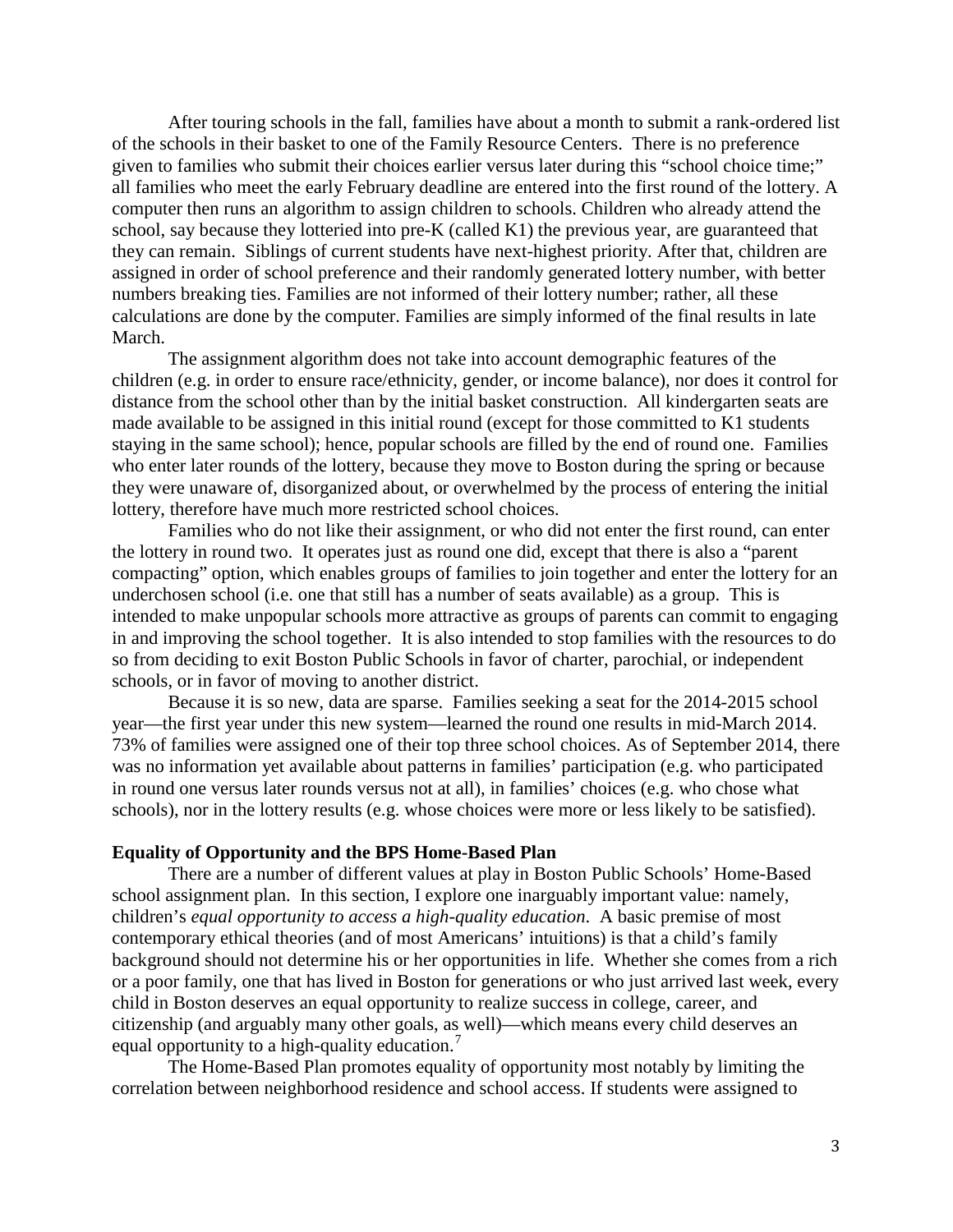schools solely on the basis of their home address, then "geography would be destiny." Wealthier, more informed, and better-connected families would rent or buy homes near highquality neighborhood schools. Poorer and/or less informed families, often especially new arrivals, would be consigned to neighborhoods that feed to poorer quality schools. The Home-Based Plan attempts to counteract this pattern. Although the plan relies on students' addresses to construct their baskets of choices, it also explicitly tries to realize the principle of equal opportunity by ensuring that every family has at least four *high-quality schools* (which I define as Tier I or II—schools in the top 50% in the city), and at least six *quality* (defined as Tier I, II, or III) schools, in their choice basket. In this respect, even the most isolated and impoverished families can be confident that they will have the opportunity to list some high-quality schools on their lottery form.

The Home-Based Plan also, perhaps counter-intuitively, promotes equality of opportunity by *limiting* the overall number of schools that are in each family's basket. Under BPS' former school assignment plan, Boston was divided into three large geographic zones. Families could try to lottery into any school in their zone, any school within a mile of their house, and any citywide school. This gave families the "opportunity" to choose among 25 or even 30 elementary schools—a number and range of choices that could prove overwhelming even to the most informed and organized parents. As a result, parents with high levels of social capital organized both formally and informally to trade information about schools (and about techniques to game the lottery, until the algorithm was changed in 2006), while other families were forced to choose more blindly. By restricting families' choices to 10-14 schools, on average, the Home-Based Plan paternalistically increases potential equality of opportunity by making it more likely that all families can learn enough about the schools in their basket to make reasonable choices that reflect their true preferences.

At the same time, BPS' Home-Based Plan limits equality of educational opportunity in some significant ways. First, the Home-Based plan provides all families an *equal minimum* set of options, not an *equal maximum*. There is an equal floor: everyone has at least 4 high-quality (Tier I or II) schools in their basket, and at least 6 schools in their basket that are not of the lowest quality in the city. Even families who live far away from quality schools are therefore "leveled up" so that their minimum basket is equal to all other families' minimum basket. This is a common and often appealing form of equality. But notice that by not ensuring an equal maximum, or ceiling, the Home-Based plan still permits significant inequality in families' baskets of opportunities. Many families have only 4 high-quality schools in their baskets, while some families have as many as 7 high-quality schools in their baskets.

Second, simply being able to list schools for the lottery isn't really what opportunity is about. Opportunity is far more reasonably understood as one's *chance of getting a seat in a high-quality school*—which varies significantly depending on the *size* and *competitiveness* of the high-quality schools in one's basket. For example, in the 2013-2014 school year, 26 schools in Boston had 44 seats or less in K2, while 31 schools had 60 or more K2 seats. Differences in size can add up—as can the actual availability of seats. Full-inclusion schools, for example, may appear to have 22 K2 seats available, but actually be reserving 14 of them for students with special needs. Even more frustratingly, schools with pre-kindergarten (K1) programs may appear in prospective K2 families' baskets, but in fact have *no* available K2 spaces because the already-enrolled K1 students will rise up to take all the spots. Sibling priority may also radically reduce the number of seats open to new families. Hence, families that have the same number of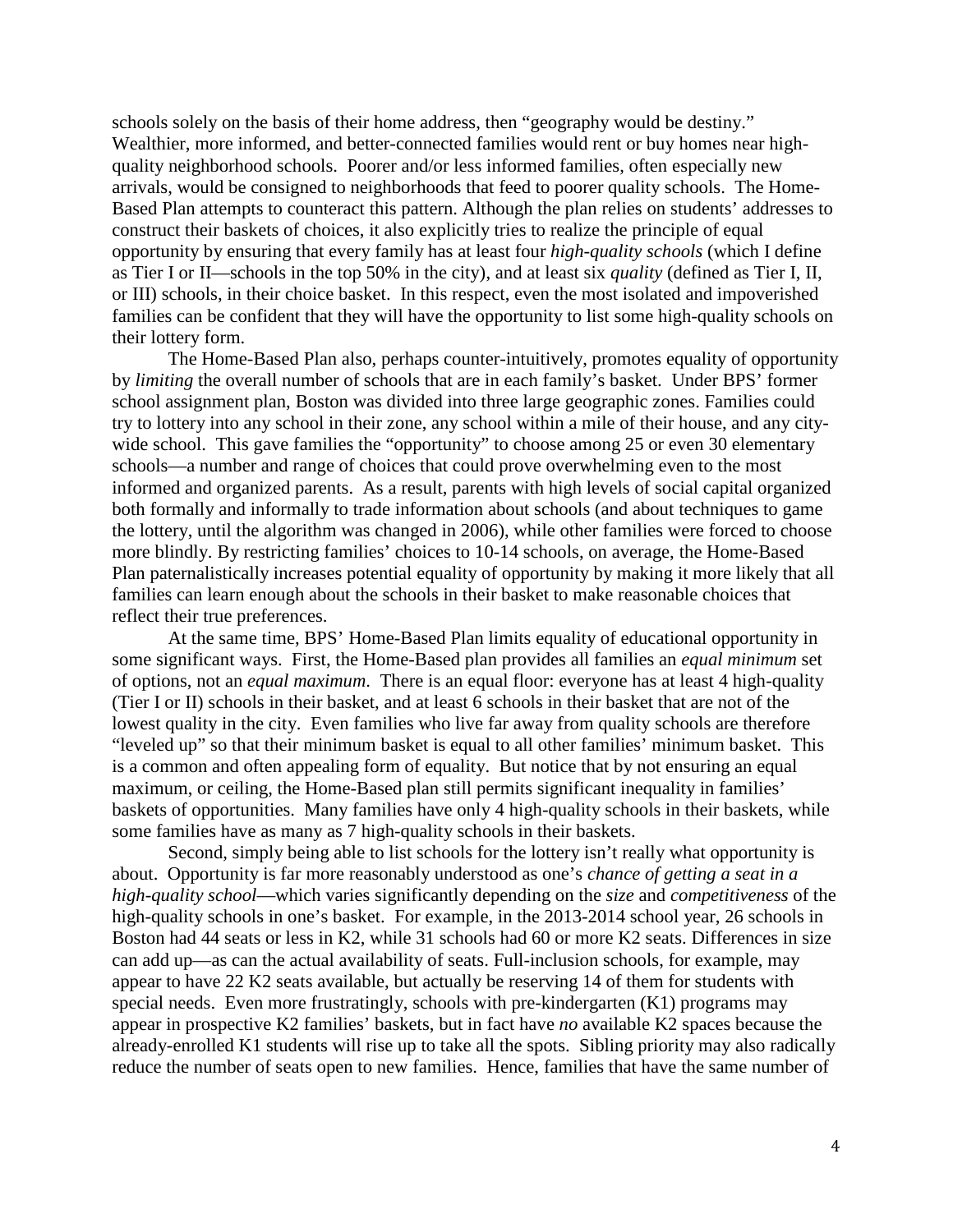quality schools in their baskets may have a 2-, 3-, or even 4-fold difference in the number of open quality seats in their baskets.<sup>[8](#page-17-2)</sup>

Let's consider these disparities as they play out for two possible children: one living in the solidly middle-class neighborhood of West Roxbury; the other in the lower-income Dorchester neighborhood. West Roxbury has a child poverty rate of 5%; Dorchester's child poverty rate is 29%, nearly six times higher than West Roxbury's. I chose an address in each neighborhood, then used Boston Public School's on-line tool to get the basket of schools for a prospective regular education kindergartener (non-ELL, non-special needs) at each address. Let's call the West Roxbury kindergartener "Celia;" the child living in Dorchester we'll call "John."

Celia ended up with 13 schools in her basket, including 6 high-quality schools—three Tier 1, three Tier 2—with a total of 339 K2 seats. She has no Tier 3 schools in her basket because the six closest schools to her house were all in the top two tiers. Her basket does include, however, three "option" schools in order to guarantee she will receive a K2 seat assignment. John, by contrast, ended up with 14 schools in his basket, including only 5 high-quality schools—two Tier 1, three Tier 2—with a total of 268 K2 seats. He also has one Tier 3 and three option schools in his basket.[9](#page-17-3) Already, it is clear that John's family faces a slightly greater information burden and has access to 21% fewer high-quality seats than Celia does. Furthermore, a much higher proportion of the seats in his basket are in the bottom 50% of BPS schools. Celia's basket contains 145 seats in option schools; John's basket contains 256 seats in Tier 3 and option schools. While John's basket is virtually evenly divided between seats in the top and bottom half of the school distribution, Celia's basket contains more than twice as many high-quality seats as low-quality ones.<sup>[10](#page-17-4)</sup>

These differences between Celia and John's *formal* versus *substantive* equality of opportunity are further exacerbated by the number of other children competing for the same K2 seats. Competition for seats is a function of the population density of young children living in the neighborhood, and their likelihood to enter the BPS lottery, both of which make John's already inequitable situation worse. As in any city, the population of the city of Boston is not spread evenly between neighborhoods. Lower-income neighborhoods are generally denser than middle- and high-income areas, with more people living in apartments than in houses, and with those dwellings close together on smaller lots. Also, some neighborhoods cater more toward families with school-age kids, while other parts of the city house more adults who are childless or whose children have grown. These differences in population age and density, along with differences in the size and location of high-quality schools, mean that competition for highquality school seats varies considerably across neighborhoods.

Returning to Celia and John, for example, the West Roxbury neighborhood has a population density of 700 young children (ages 9 or under) per square mile, while Dorchester's population density is triple that: 2135 young children per square mile. Because baskets are based on students' home addresses, meaning that children who live near each other will have the same basket of schools, this means that John is likely competing against three times as many children for the 268 high-quality seats in his basket than Celia is competing against for the 339 highquality seats in her basket.

Unsurprisingly, these competition disparities track both income and race. There are thirteen Boston neighborhoods with a young child density under 1500. These neighborhoods on average are 51% white, have a median income of \$59,920, and have a 21% child poverty rate. By contrast, the seven neighborhoods with a young child density over 1500 on average are 26% white, have a median income of \$41,855, and have a 33% child poverty rate. Or, described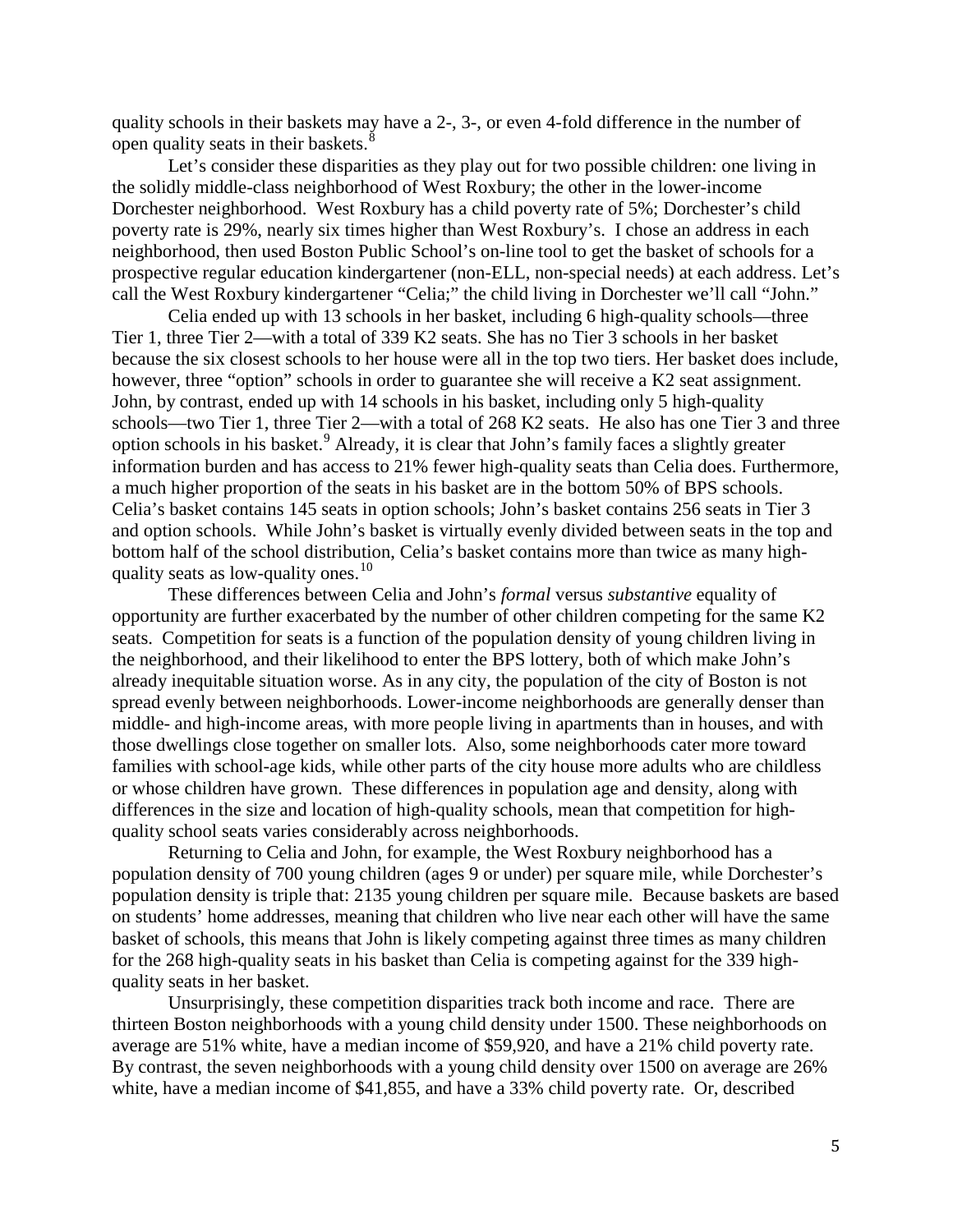another way, an average of 1162 children per square mile—about 59% of whom are white—live in neighborhoods with a median income over \$50,000 per year. An average 1798 children per square mile—only 24% of whom are white—live in neighborhoods with a median income below \$50,000 per year.<sup>11</sup> On average, therefore, low-income children of color are facing significantly stiffer competition for high-quality school seats than are middle- and upper-income white children in Boston.

If there were significantly more high-quality schools in low-income neighborhoods than in middle-class neighborhoods, then the greater availability of seats might offset this competition disparity. But as in virtually all U.S. cities, high-quality elementary schools in Boston tend to be clustered disproportionately in wealthier neighborhoods, not poorer ones. Fifteen high-quality schools and approximately 15,800 children ages 0-9, for example, reside in the nine neighborhoods in Boston that have a child poverty rate below 20%. By contrast, the twelve Boston neighborhoods with a child poverty rate over 20% host a total of 22 high-quality schools—and 43,500 children aged nine and under. In the higher poverty neighborhoods, in other words, nearly three times as many children are competing for spots in only 1.5 as many highquality schools.

These statistics are all predictive rather than demonstrative of actual inequities in school access. Since 2014 school assignments have now been made according to the Home-Based Plan, it should be possible to analyze selection and assignment patterns and determine whether formal equality of opportunity (i.e. a leveled-up set of quality schools in everyone's basket) actually translates to substantive equality of opportunity (i.e. likelihood of gaining a seat in a quality school). In addition, it should be possible to run a simulation using BPS' lottery algorithm in order to analyze how the basket construction structures children's opportunities to access quality schools. Pretend that every child who entered the 2014 lottery preferred higher-tier schools to lower-tier schools, and within each tier, preferred closer schools to further away schools. Aggregated simulations of the BPS lottery under these conditions would reveal whether children from different neighborhoods or income brackets truly do experience disparities in real access to quality schools or not.

Even before these analyses are conducted and made publicly available, however, there are obvious ways in which the baskets could be constructed so as to achieve more substantive equality of opportunity. Even keeping schools (rather than seats) as the distributive metric, BPS could "level down" by taking extra high-quality schools out of some families' baskets, and also potentially by inserting more low-quality schools into their baskets. This approach would equalize families' minimum *and maximum* opportunities to access quality schools. It would also equalize the burdens of gathering information on multiple schools, in this case by increasing the burden on previously more privileged families. Alternatively (or in addition), census data and/or prior school demand data could be used to calculate a competition index for school seats. K2 seats in schools with K1 programs could also be discounted given their likely unavailability to children not already enrolled at the school. Families' baskets could then be built so as to equalize seat-level competition rather than school access.

There are also ways to achieve more substantive equality of opportunity by revising the lottery algorithm itself. In San Francisco, children from neighborhoods with low average test scores (a sadly reliable proxy for income) are given weighted priority in the lottery. If this were applied in Boston, then even if low-income children have fewer and more competitive highquality schools in their baskets than middle-class children do, their likelihood of gaining a seat at a good school could be equalized. In Cambridge, "controlled choice" mechanisms ensure that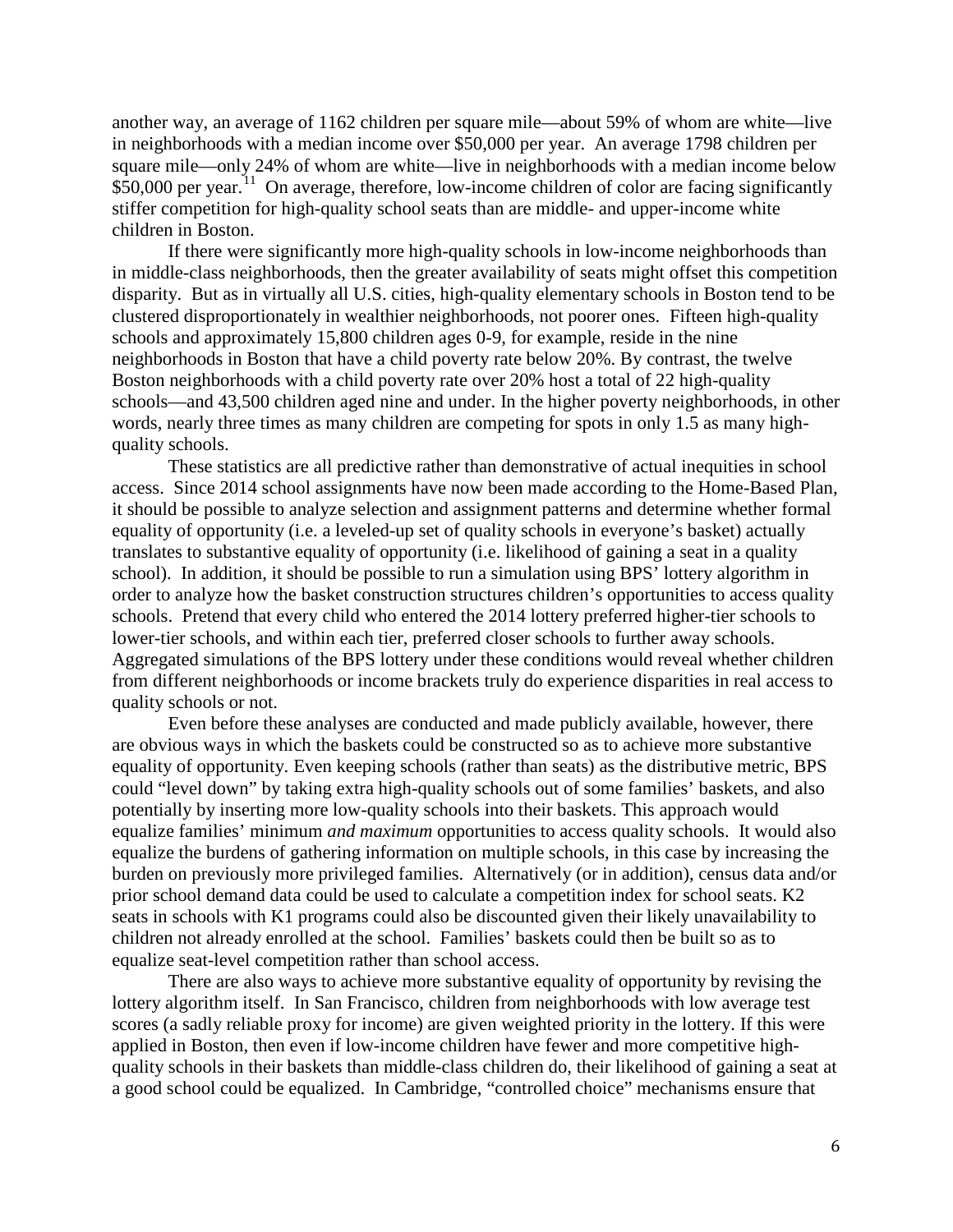every school reflects the broader socioeconomic demographics of the city. If the lottery results in a school that has a disproportionately high or low percentage of low-income children as compared to the system as a whole, then they are reshuffled (before the assignments are finalized) so as to ensure a more equitable distribution of children among schools—and more equitable distribution of schools among children. Again, this system could be used in Boston. In fact, BPS engaged in balancing procedures for many years to ensure that schools were racially and ethnically diverse, until it ended the policy in 2000-2001.

#### **Expanding Quality Schools: "Growing the Pie" by Reversing Middle-Class Flight**

These are very straightforward means of increasing substantive equality of opportunity for kindergarteners in Boston: Level families' baskets up *and* down by capping the number of high-quality schools in a family's basket. Add more option schools to some families' baskets so as to increase their information burdens (which is another form of leveling down). Use quality *seats* rather than quality *schools* as the metric for building families' baskets. Give some priority in the lottery to children from low-income neighborhoods. Analyze the initial lottery results before they are released and adjust student assignments if schools seem inequitably distributed among families, or if families are inequitably distributed among schools. More complexly, use prior school choice and census data to calculate competition indices for schools or seats, and equalize baskets by competition index rather than by sheer number of seats or schools.

Should advocates for a distributively just school assignment system in Boston start advocating for these reforms? Not necessarily.

Leveling down approaches to equality are often bitterly opposed by those who would directly lose opportunities. It's one thing to agree that all Boston children should have some opportunity to lottery into high-quality schools. It's quite another to agree that one's own child should be denied the opportunity to lottery into a particular nearby high-quality school because other children across town don't have access to as many high-quality schools. This approach strikes many people as being merely punitive, or motivated by the "politics of envy," rather than as expressing a positive value such as equality. Now it's quite possible that this opposition to leveling down approaches is irrelevant as a matter of principle. It can be hard to justify a principle of equality that ends exactly where one's own sacrifice would begin. On the other hand, opponents of leveling down approaches might have principled reasons to oppose a concept of equality that tears down rather than builds up. Equality of opportunity may rightly be seen as an appealing principle insofar as it lifts up those with fewer opportunities, but not necessarily insofar as it wantonly reduces opportunities because some families have more than others. In this respect, it may be *adequacy* of opportunity, not *equality* of opportunity, that people truly embrace as a value.

Moreover, leveling-up weak equality (or adequacy) is likely to be compatible with a second commonsense feature of a just school assignment policy: namely, that it should foster an overall increase in the number of quality schools available in the district. The best—really, the only—way educational and social reformers know how to improve urban schools at scale is to eliminate hypersegregation of low-income children of color. Fifty years' worth of studies have demonstrated that children of all socioeconomic backgrounds tend to do better in lower-poverty schools; more recent studies have shown convincingly that school composition may even trump family background when it comes to academic achievement. The effects can be profound: lowincome children who attend low-poverty schools, for example, do better on average than middle-income students do in high-poverty schools. These patterns are replicated internationally.<sup>[12](#page-17-6)</sup>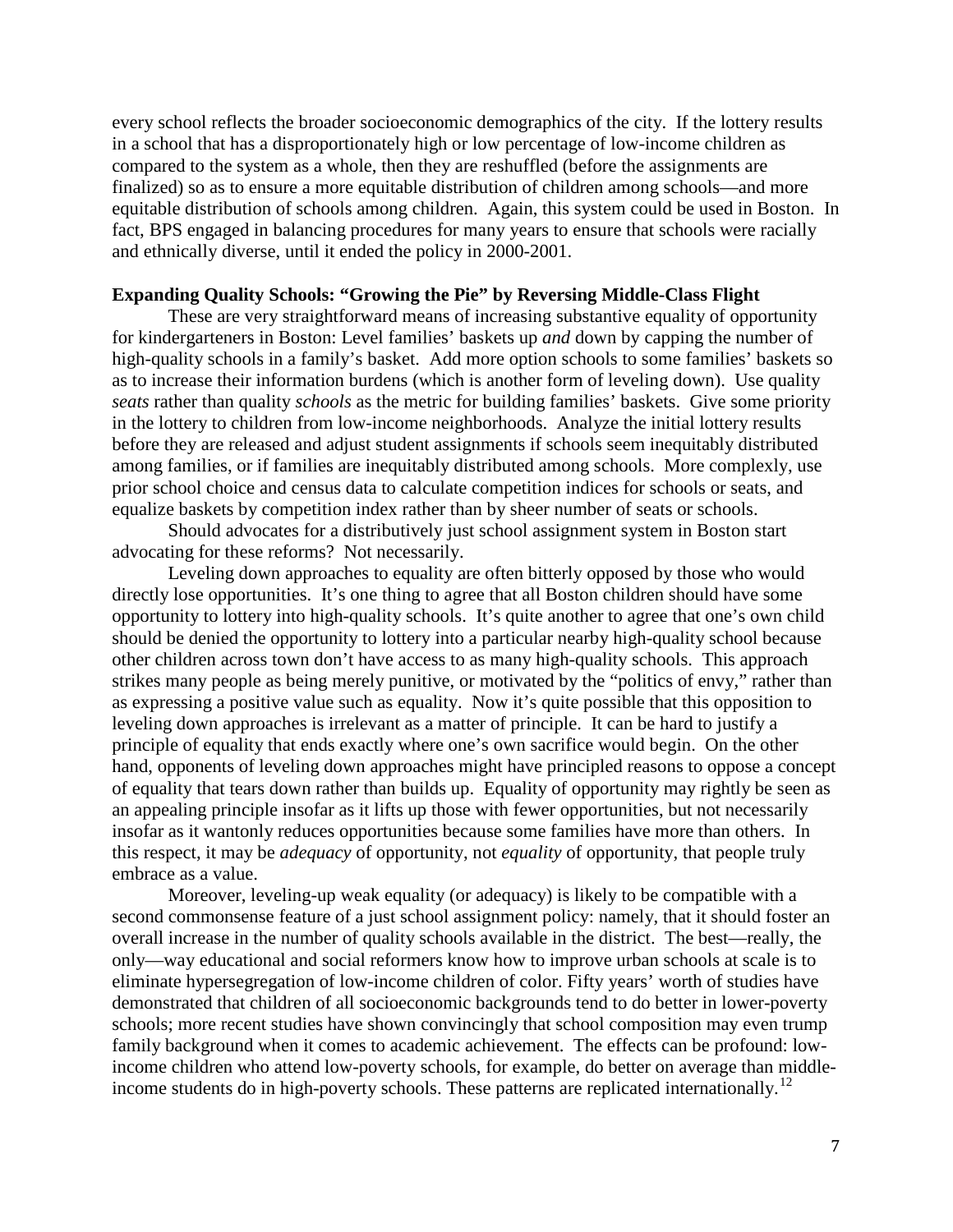Furthermore, the magnitude of these school composition effects on the achievement of lowincome children may be larger than the magnitude of such within-school innovations as teacher hiring and firing, curricular shifts, data-driven instruction, lengthened school days, or other popular education reforms.

In particular, no other intervention in schools serving hypersegregated low-income students of color has proven replicable and reliable at scale. Although there are some highly touted hypersegregated schools, these are rare, often limited in their apparent achievement to the particular high-stakes standardized tests by which they are being measured, and challenging to replicate. A study of over 62,000 US public schools, for example, found that less than 1% of low-income schools<sup>[13](#page-17-7)</sup>—and only 0.3% of low-income schools serving over 50% students of color—achieved even decent academic results: at least two-thirds of students demonstrating proficiency on state standardized tests in two subjects, in two different grades, over two years. To be clear, this amounted to 39 academically acceptable high-poverty schools across the *entire country* in 1999-2000 (the year from which the data were drawn). This is compared to about a quarter of low-poverty and low-minority schools—or 10,174 schools across the United States (Harris, 2007).<sup>14</sup> BPS elementary schools exemplify this persistent, stubborn relationship between hypersegregation and academic struggle. Tier I schools have a student body that is, on average, 28% white and 36% non-poor; option schools, by contrast, are on average 5% white and 16% non-poor. Similarly, only 3 out of the 18 Tier I schools have a student body that is over 80% low-income, while only 2 out of the 19 option schools have a student body that is *under* 80% low-income.<sup>[15](#page-17-9)</sup>

Although a few hypersegregated charter networks—amounting to at best a few hundred schools across the country, including some in Boston—may now be achieving more consistent positive results than this, their academic achievements have proven difficult to scale within districts, with a full range of students, and along measures beyond state standardized test scores. Boston-area charters, for example, have been lauded as the most effective in the country and are also highly segregated. But they also serve radically lower percentages of ELL and special needs students; they have much higher attrition rates than the Boston Public Schools at virtually every grade level; they tend not to "backfill" with new students, so their student body becomes evermore selective; and their average SAT scores, while still significantly higher than Boston's, are far worse than one would predict given their MCAS scores, suggesting that they may teach to the high-stakes MCAS test rather than providing an overall superior education.

There are a number of reasons that schools that serve a critical mass of middle- and highincome students, as well as white students, tend to be higher quality. Such schools tend to have more parent involvement, fewer discipline problems, higher levels of homework completion, lower levels of both student and teacher mobility, higher percentages of children who enter school "ready to learn," fewer suspensions and expulsions, more extracurricular activities, more whole-child supports like guidance counselors and nurses, fewer interactions with law enforcement, fewer students who are battling homelessness or chronic illnesses, more experienced teachers, and larger per-pupil expenditures thanks both to regular budget allocations and to PTA fundraising (Orfield et al., 2014; Kahlenberg, 2012a; Orfield and Frankenberg, 2013).

Some of these school characteristics are due to the characteristics of the families themselves. Wealthier parents, for example, tend to have greater capacities to donate money to the PTA, to maintain more stable living situations, and to expose their children to academically enriching opportunities from birth onward. Many of these school characteristics are also due to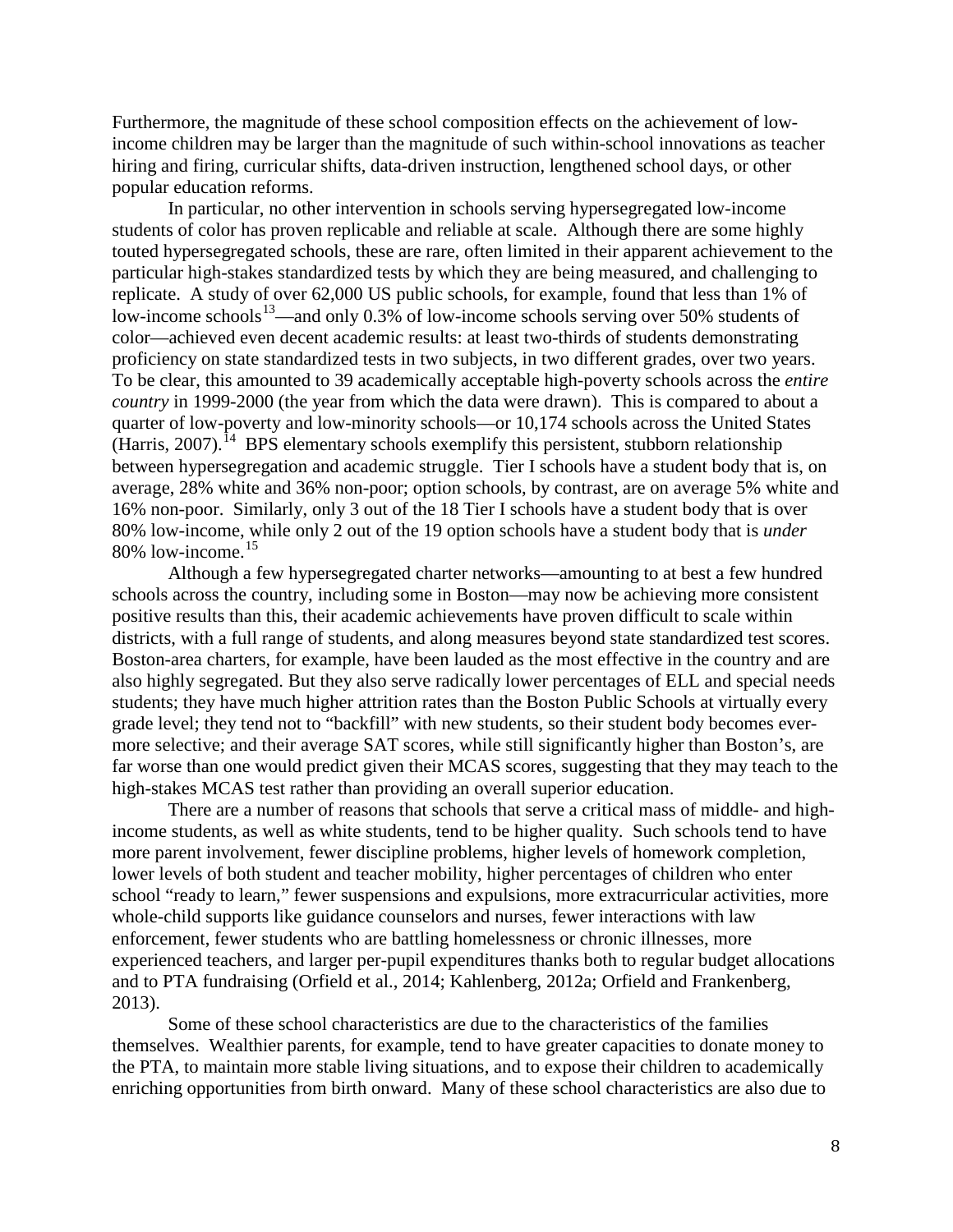the social, cultural, and political capital these families are able to deploy both within and beyond the school in order to serve their own children. For a variety of unjust but nonetheless politically and socially potent reasons, higher-income and white parents are more likely to be successful in lobbying officials to limit or reverse school budget cuts, for example, or to change a school policy that they believe is harming their children.

Nor do white and non-poor parents necessarily even need to deploy such capital, as their children are often pre-emptively served better by schools and districts. The cultural congruence between overwhelmingly white and middle-class educators' expectations and white and middleclass students' behaviors, for example, can create a virtuous cycle that nurtures academic achievement, teacher and administrator stability, developmentally-appropriate disciplinary policies, and other aspects of a strong and positive school culture. To say that socio-economic and racial integration is a key factor for improving schools at scale, therefore, is not to suggest that low-income children and families of color are intrinsically educationally deficient, nor that they intrinsically benefit from simply sitting next to middle-class and white children. Rather, it is to say that there are multiple, persistent, and significant *instrumental* benefits to having a critical mass of white and non-poor children in one's school.

To create lower-poverty schools, however, districts must actually attract non-poor families into the system—and equally importantly, not push middle- and higher-income families *out* of the system. Leveling up approaches are far more likely to attract and retain such families than are leveling-down policies that families interpret as a direct assault on their educational rights and interests. If leveling-down policies induced well-resourced families to exit BPS when they might have stayed under a leveling-up policy like the Home-Based plan, therefore, then that might be a good reason to trade equality of opportunity for adequacy of opportunity.

Boston has good reason to be concerned about white and middle-class flight. Unusually for the United States, where close to 90% of children attend public schools, only 74% of all school-age children living in Boston attend BPS schools. Of the approximately 20,000 Boston children who are not enrolled in BPS, about one-third attend charter schools, one-half attend parochial or other private schools, and 15% are bused to suburban public schools through the inter-district METCO program. Socioeconomic data are not available on all of these students, but the ethnoracial data are stark. Nearly half (47%) of all white children and one-third (31%) of black children living in Boston attend non-BPS schools, as compared to Hispanic (12%), Asian (14%), and other/multiracial (15%) children. As a result of these patterns, 87% of children who do attend BPS are non-white, and about three-quarters are low-income (i.e. eligible for free or reduced price lunch). If more white and middle-class families living in Boston entered the lottery and then took up their school placements, then these demographics would look quite different.

Furthermore, many non-poor and white Boston families flee the city before their children reach school age. Every year, in fact, more than 2250 children under the age of 5 years move *out* of Boston (Reardon, 2012). Census data suggests that about half of those who migrate to or from Boston head from/to out of state. But the other half move within the state—many to surrounding suburbs. This may be because their growing families need more space, another bedroom, perhaps a back yard. But it may also be because their families seek educational reliability and predictability: they want to know where their children will attend school, and have some confidence that the school will be of good quality. Unsurprisingly, movement out of Boston is concentrated almost entirely among households with high levels of education and income.<sup>[16](#page-17-10)</sup>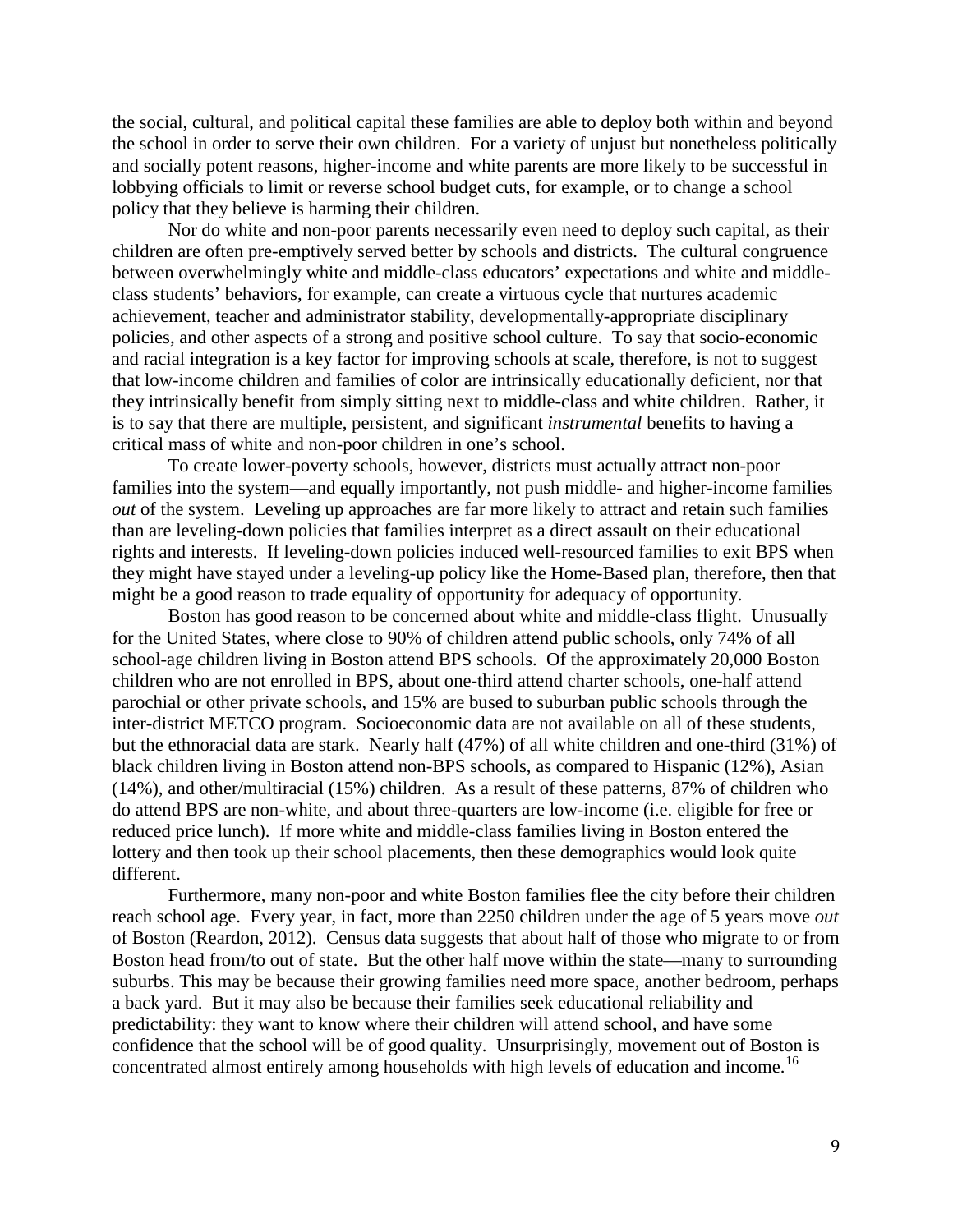Families with economic means, therefore, hold a trump card with Boston Public Schools: that of *threatened exit*. BPS knows that privileged families will and do exit preemptively to the suburbs (often when their children are 2 or 3, in time for their children to integrate into their new neighborhoods well before the start of kindergarten). Furthermore, even if these privileged families remain in the city, they can and will exit into charter, parochial, and other independent schools, or into suburban districts via METCO. If BPS wants to convince such families to stay in Boston, enter the lottery, and then actually enter the school system, therefore, then it must offer inducements to such families not to engage in preemptive exit. These inducements include address-based basket construction, a lottery unweighted by demographic characteristics, absolute priority to first round lottery entrants, and the back-end reassurance of parent compacting. Taken together, these inducements offer privileged families some extra assurance that they will win rather than lose the lottery, and hence that it's worth sticking around to play the lottery in the first place. $17$ 

By inducing families to stay and play the lottery, BPS keeps high-quality schools integrated by race and class, thus ensuring that the schools are likely to remain high-quality. It also "grows the pie" by inducing families to enter the system even if they are assigned to a lower-quality school. Many Tier 3 schools, Boston officials argue, are actually "hidden gems" that feature committed teachers, families, and school leaders. Middle-class families who have invested time, energy, and hope in BPS—as indicated by their entering the lottery—may be convinced to embrace the "gem" to which they have been assigned, especially if they meet other middle-class families also entering kindergarten at the school. In this way, apparently lowerquality schools can become integrated within just a couple of years, and quality metrics change rapidly as a result. Such demographic shifts, especially when led by families who think of themselves as "saviors" of a school or as "urban pioneers," can be highly problematic. Even the most well-intentioned middle-class parents often exacerbate injustice by misrecognizing, marginalizing, and even excluding low-income families of color. These collective efforts are effective, however, at integrating formerly hypersegregated schools—and often therefore at raising test scores and other "objective" measures of overall school quality.

Finally, increasing the number of middle-class families in BPS can help the district as a whole, even if these families remain disproportionately concentrated in already high-quality schools, by mobilizing them to act on behalf of district-wide improvement. In Spring 2014, for example, several groups of BPS parents organized to increase city funding of Boston schools and to defeat statewide charter school legislation that could have cost BPS \$100 million or more. One parent group in particular—QUEST, which is substantially but not solely composed of middle-class BPS parents whose children attend disproportionately high-quality schools, and which coordinated efforts with other, more diverse grassroots organizations—was credited/blamed by politicians and activists on both sides for torpedoing the charter school legislation.

### **Theorizing the Ethics of Pandering**

So, in pandering to privileged families, BPS reinforces unjust inequities of opportunity while creating the conditions for the system overall to increase in quality. The question arises, therefore: what are the ethics of pandering? In other words, what ethical principles should guide public policy when equal opportunity and overall well-being—including the welfare of the leastadvantaged—come into conflict with one another? I can't answer this question completely in this article, but let me offer up a few thoughts to move the theory forward.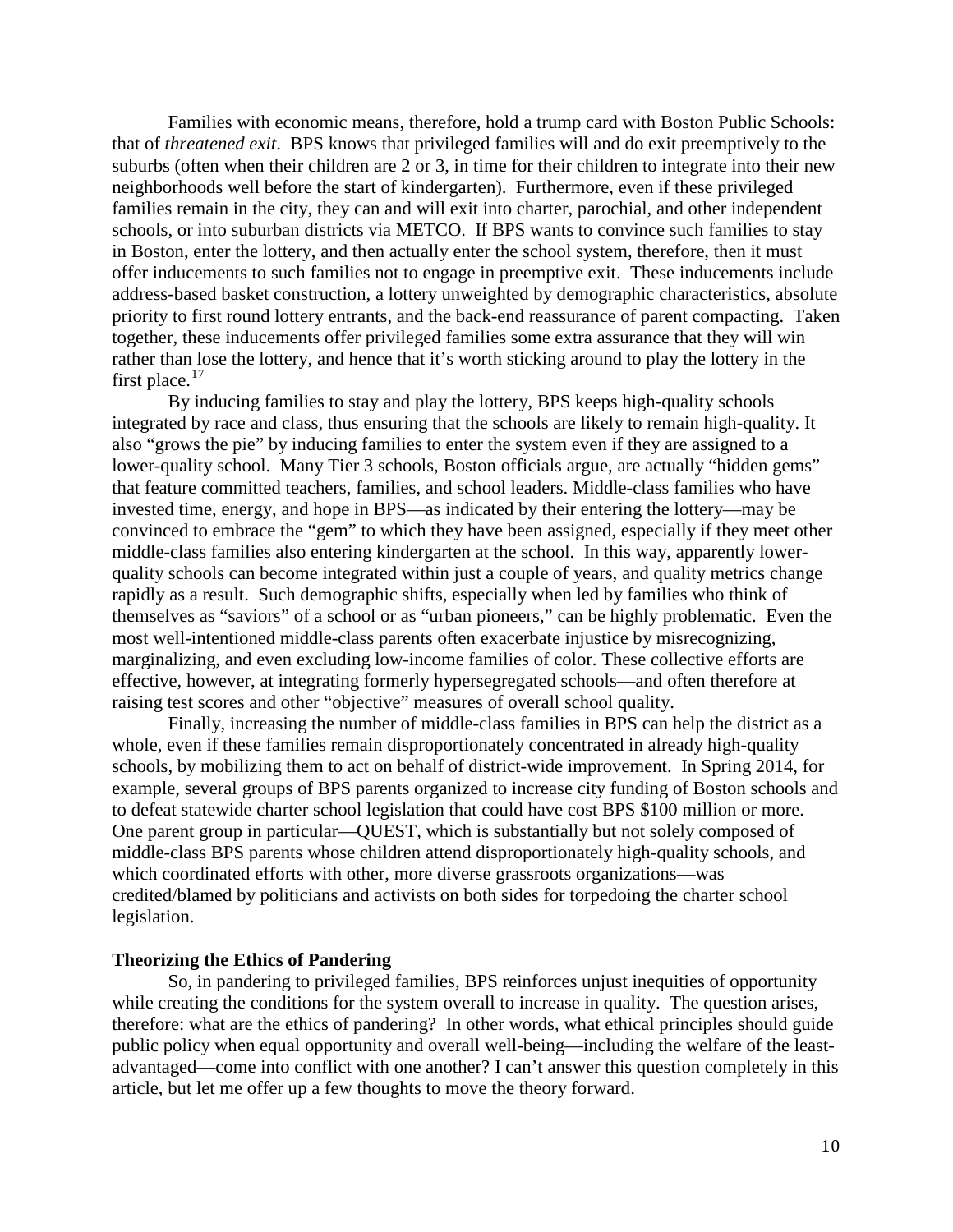First, I want to clarify why this is a problem of *pandering*, and not one of either *compromise* or *unjust coercion*. BPS does not face a question about what compromises it should make because privileged families do not have a reasonable or legitimate claim that they can (or do) articulate about why their privilege should be maintained, let alone reinforced. Middle-class families themselves recognize this. They don't openly assert, "We should get priority in accessing quality schools because otherwise we'll leave," as this is not a plausible claim as a matter of policy. Compromise seems to require competing articulable claims on both (or multiple) sides. School assignment policy in Boston does not involve such claims. On the flip side, it would also be unfair to say that just because privileged families have no defensible claims to special treatment, then their capacity to threaten exit must be unjust or coercive. The unequal power possessed by middle-class and higher income families clearly has unjust antecedents: varieties of racism, classism, xenophobia, and other forms of prejudice and discrimination; unjust capital flows and wealth accumulation; global inequities; and so forth. These inequalities are also undoubtedly perpetuated by contemporary structures and institutions that maintain historical injustice. Nonetheless, these families' use of their power to ensure that their children access quality schools is not in itself unjust. It is appropriate—perhaps even obligatory—for parents to do what they can to ensure that their children attend a decent school.<sup>18</sup> They have BPS over a barrel, but not because they're behaving immorally.<sup>[19](#page-18-1)</sup>

Second, an ethics of pandering hence must address a particular kind of normative question: not the bounds of acceptable compromise, nor the ethics of dealing with knaves, but rather *the characteristics of ethically-defensible public policy-making in a presumptively fixed context of systemic injustice, where privileged individuals are nonetheless justified in acting in their own self-interest*. Let me flesh this out a bit. Systemic injustice is presumptively fixed because policy makers can legitimately wrestle with whether or not to pander (and to what degree) only if they do not have the jurisdictional authority to tackle the background injustices head-on. If by contrast they could actually mitigate systemic injustices, then they should clearly do that rather than further reinforcing groups' unjustified privilege through inequitable treatment. The Boston Public Schools finds itself in the possible position of pandering, for instance, because BPS can revise school assignment procedures but cannot make policy that appreciably reduces family poverty or socioeconomic inequality writ large. That is why BPS is forced to decide whether to privilege already-advantaged families in allocating opportunities that under any just background conditions would be equiprobably distributed. The fact that pandering is about violating norms of equal treatment (and in particular, turning Rawls's difference principle on its head) is also why the ethics of pandering is about *defensible* rather than *just* policymaking. Pandering isn't just, but it may be the least-unjust policy available, and hence the most ethically defensible option given the circumstances.<sup>[20](#page-18-2)</sup>

The ethics of pandering are confined to circumstances under which privileged individuals may properly act in their own self-interest because that's what makes pandering potentially normatively justifiable rather than merely strategically necessary. It's not about giving into unjust coercion but accommodating legitimate individual choices that are unfortunately made within an unjust context. That's not to say that these legitimate choices are the morally *best*  choices. If every middle-class family in Boston with school-age children committed to BPS, for example, then BPS would instantaneously cease to be a high-poverty system. School quality district-wide would likely skyrocket (once expansion and funding challenges were sorted out), and both middle-class and low-income children would be more-or-less assured of attending at least a decent school. So collective commitment to BPS would be both normatively and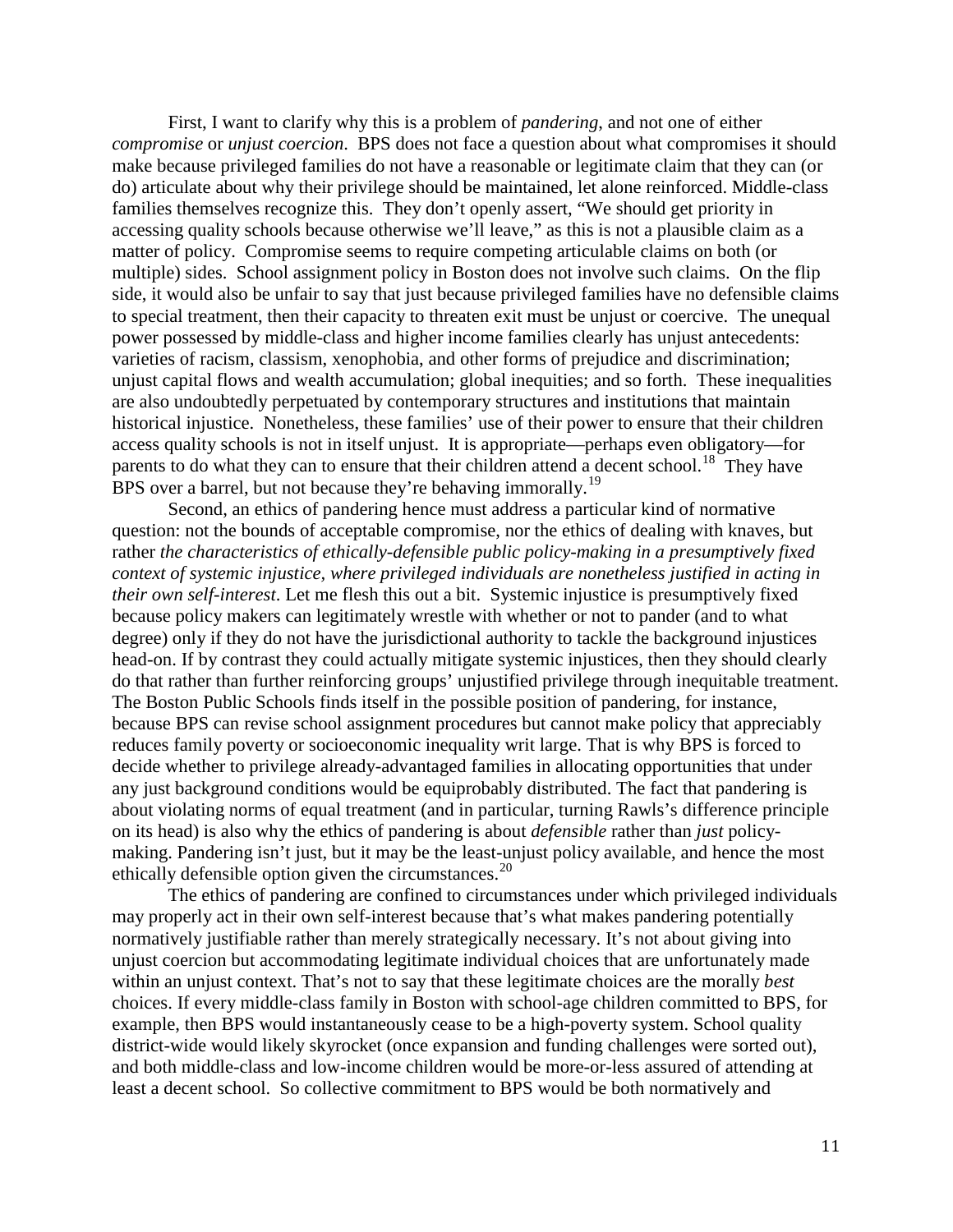empirically better than individualistic withdrawal to private and parochial schools or the suburbs. But in the absence of such a miraculous instance of collective action, privileged families are justified in opting out of low-quality BPS schools and into decent schools elsewhere, even though this action sustains and even exacerbates existing inequities.<sup>[21](#page-18-3)</sup>

Third, I suggest that an analysis of pandering will have to be ethically pluralistic. Ethical pluralism is necessary because equality of opportunity may be a different kind of value—one that may rest on different fundamental ethical presuppositions—from the value of increasing overall social welfare by increasing the total number of quality schools. The former tends to rest upon ideals of democratic equality, civic respect, and/or individual rights. The latter, by contrast, is more consequentialist in orientation; what matters is the final outcome, that everyone have greater educational opportunity and access, rather than the relationship in which children or families stand with one another in the meantime. Although often these two sources of ethical judgment are considered to be either exclusive of or in hierarchical relationship to one another, I believe that a case like this demonstrates that in non-ideal contexts, at least, they each have a role in informing the same ethical policy analysis. $^{22}$  $^{22}$  $^{22}$ 

Fourth, perhaps as a result, judgments about the ethics of pandering will inevitably be weighted along a contextually sensitive continuum, rather than rendered in all-or-nothing terms. It cannot be that "growing the pie" should always trump equality of opportunity to access highquality schools, no matter what the disparity in access. Nor, however, should equity always trump overall increase in quality. On the one hand, it has to matter that if pandering to alreadyprivileged families works to pull them into the Boston Public Schools, their infusion of economic, social, and cultural capital is likely to benefit many children. Increasing the welfare especially of the least advantaged (who are most likely to be enrolled in the Boston Public Schools) is a compelling claim of justice. On the other hand, it also has to matter that public policies that pander to already-privileged families are profoundly inequitable and simply reinforce existing, unjust inequities. This is perhaps especially true in an arena like education, where there is strong consensus that all children should have equal opportunities to learn. Public policies that distribute educational opportunities unequally to *5 year-olds*, and especially that favor already-privileged 5 year-olds, seem simply unjust. Furthermore, insofar as it is virtually impossible for Boston Public Schools to admit publicly that their school lottery policies are designed to favor middle-class families, such lack of transparency is arguably profoundly civically disrespectful—especially toward low-income families who are already subject to so much civic disrespect, and who are now disproportionately losing in the school lottery to boot.

There is more work to be done before we can firmly answer either fundamental questions about the ethics of pandering in non-ideal policy contexts, or specific questions about the ethics of Boston's Home-Based Plan for school assignment. I do hope, however, that this case study enables a more careful and coherent debate about both, among philosophers, educators, policy makers, and citizens.

#### **Acknowledgments**

For feedback on earlier drafts, I would like to thank Andres Alonso, Harry Brighouse, Andrée-Anne Cormier, Jacob Fay, Jennifer M. Morton, Anne Newman, Timothy G. Reardon, James Ryan, Christopher Winship, Megan Wolf, participants in the Spencer Foundation Philosophy of Education Institute in Chicago, and participants in the Radcliffe Workshop on Justice in Schools. I am also indebted to Kelly Dowd, Research Manager at the Boston Redevelopment Authority. This research was generously supported by a Milton Fund grant from Harvard University.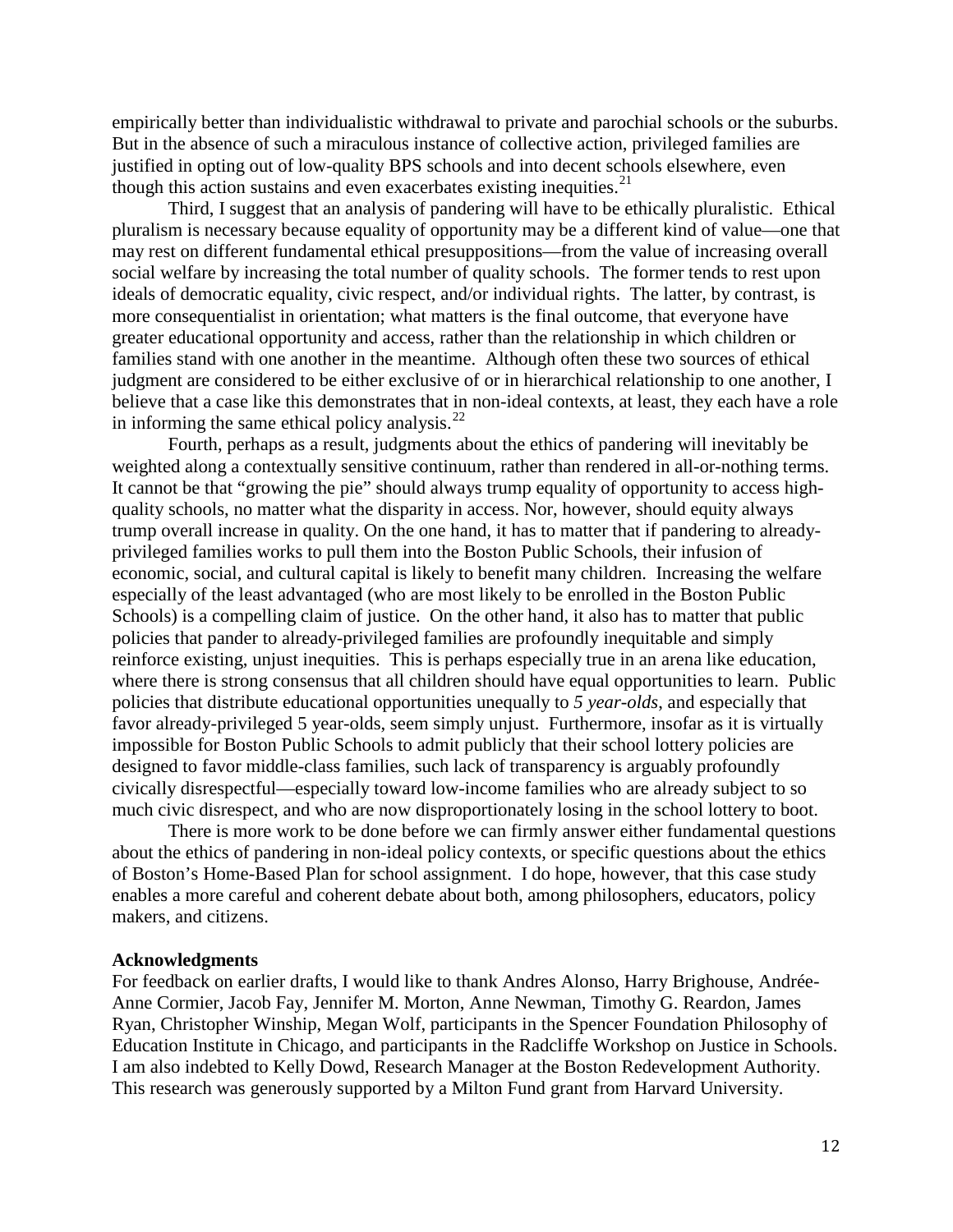Discussion of an earlier draft was supported by a grant from the Radcliffe Institute for Advanced Study at Harvard.

## **Author Bio**

Meira Levinson is an Associate Professor at the Harvard Graduate School of Education and a Visiting Fellow at Nuffield College, Oxford, where she is working to develop a theory of educational justice with the support of a 2014-2015 Guggenheim Fellowship. Her latest book, *No Citizen Left Behind* (Harvard, 2012) has won awards in political science, education, social studies, and social philosophy. She has both taught and parented children in the Boston Public Schools for many years.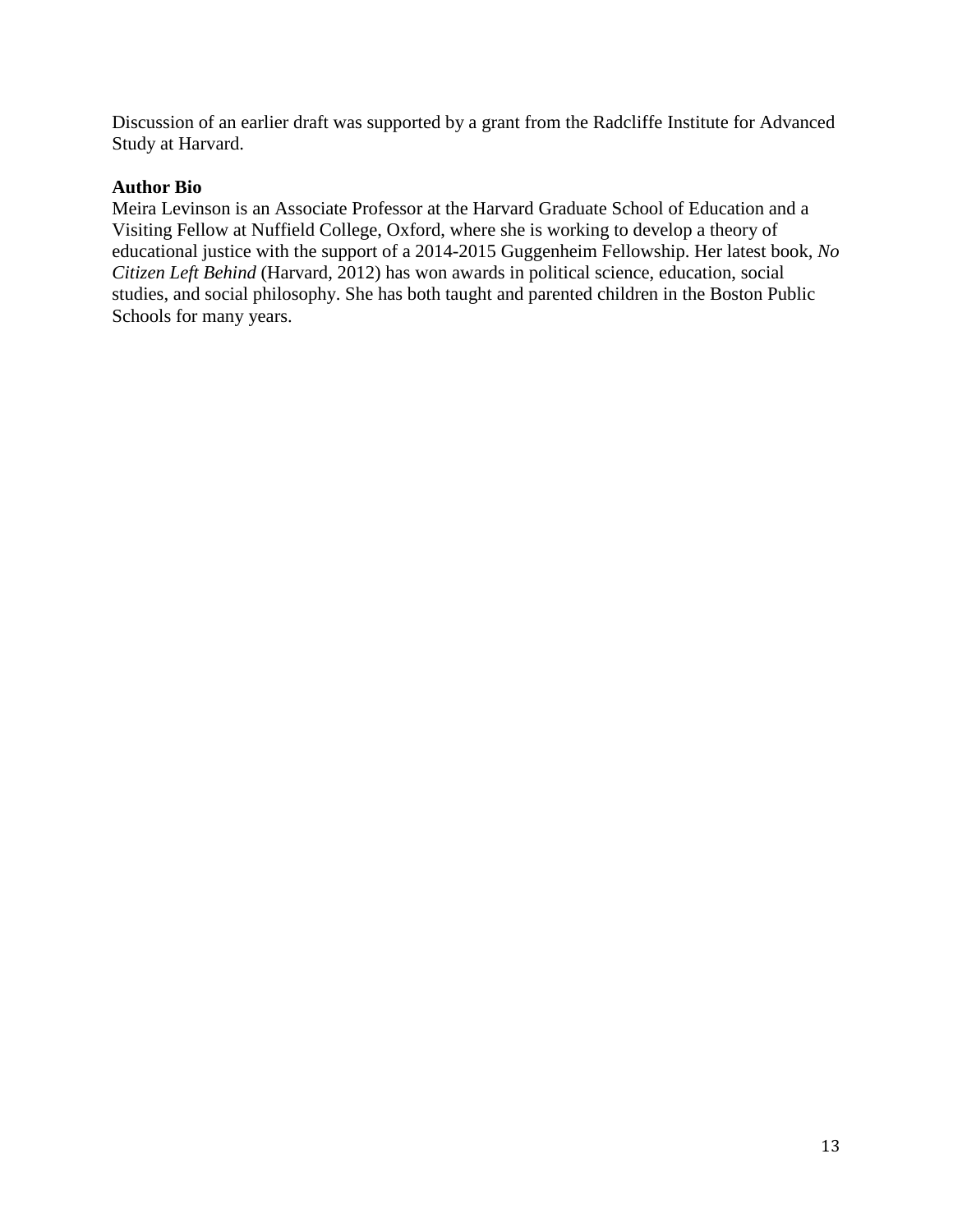## **Figure 1: Kindergarten Access Under Boston's Home-Based Plan**

*Each child is assigned a customized basket of schools based on home address.*

- Basket includes the closest:
	- 2 Tier I schools (top 25%)
	- 2 next Tier I or II schools (top 50%)
	- 2 next Tier I, II, or III schools (top 75%)
- Also includes all schools within one mile of home, citywide schools, siblings' schools, nearest Early Learning Center, and "option" (historically underchosen) schools
- Other schools may be included for ELL and Special Education
- Tiers currently based on a combination of MCAS proficiency and academic growth scores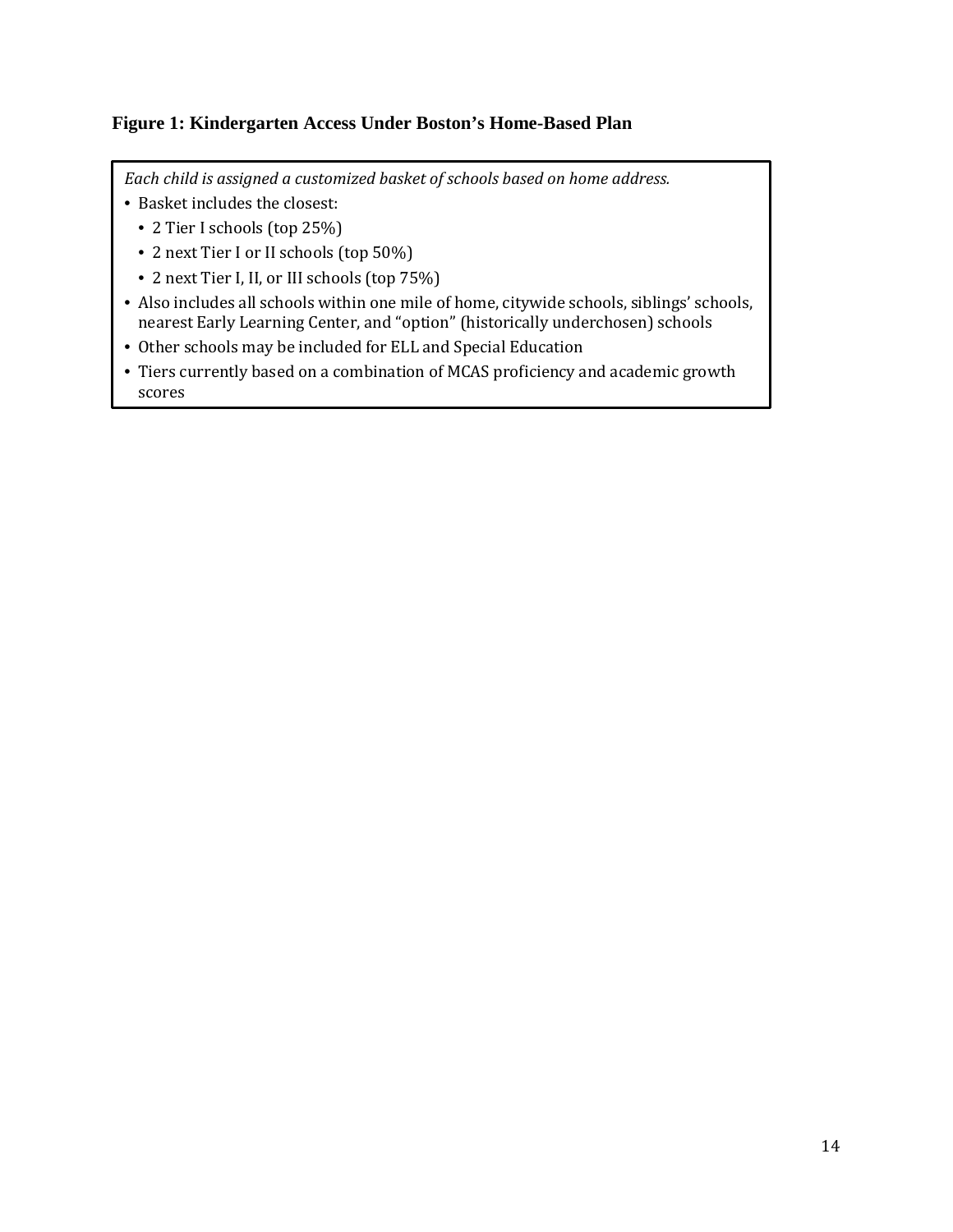Boston Redevelopment Authority/Research Division (2014) Poverty in Boston. http://www.bostonredevelopmentauthority.org/getattachment/01cef762-956d-4343-a49ab41c280168ae/ (accessed September 12, 2014).

Boston Redevelopment Authority/Research Division (no date) Boston in Context: Neighborhoods. http://www.bostonredevelopmentauthority.org/getattachment/15ddcf06- 5d87-4001-a255-70e55e011f19 (accessed September 12, 2014).

Cucchiara M (2008) Re-branding Urban Schools: Urban Revitalization, Social Status, and Marketing Public Schools to the Upper Middle Class. *Journal of Education Policy* 23: 165-179.

Cucchiara MB and Horvat EM (2009) Perils and Promises: Middle-Class Parental Involvement in Urban Schools. *American Educational Research Journal* 46: 974-1004.

DeSena JN (2006) "What's a Mother to Do?" Gentrification, School Selection, and the Consequences for Community Cohesion. *American Behavioral Scientist* 50: 241-257.

Harris DN (2007) High-Flying Schools, Student Disadvantage and the Logic of NCLB. *American Journal of Education* 113: 367-394.

Kahlenberg RD (ed) (2012a) *Book The Future of School Integration*. New York: The Century Foundation Press.

Kahlenberg RD (2012b) Turnaround Schools and Charter Schools That Work. In: Kahlenberg RD (ed) *The Future of School Integration.* New York: The Century Foundation Press, 283-308.

Kornhauser LA and Sager LG (1988) Just Lotteries. *Social Science Information* 27: 483-516.

Levinson M and Theisen-Homer V (2015) No Justice, No Teachers: Theorizing Less-Unjust Teacher Firings in L.A. Unified. *Theory and Research in Education* 13: forthcoming.

Mantil A, Perkins AG and Aberger S (2012) The Challenge of High-Poverty Schools: How Feasible is Socioeconomic School Integration? In: Kahlenberg RD (ed) *The Future of School Integration.* New York: The Century Foundation Press, 155-222.

Orfield G and Frankenberg E (eds) (2013) *Educational Delusions? Why Choice Can Deepen Inequality and How to Make Schools Fair*. Los Angeles: University of California Press.

Orfield G, Siegel-Hawley G and Kucsera J. (2014) Sorting Out Deepening Confusion on Segregation Trends. Los Angeles: The Civil Rights Project/Proyecto Derechos Civiles. http://civilrightsproject.ucla.edu/research/k-12-education/integration-anddiversity/sorting-out-deepening-confusion-on-segregation-trends/Segregation-Trends-Dispute-CRP-Researchers.pdf.

Posey-Maddox L (2013) Professionalizing the PTO: Race, Class, and Shifting Norms of Parental Engagement in a City Public School. *American Journal of Education* 119: 235-260.

Reardon T (2012) Comparative Analysis of Boston Public School Proposed Assignment Plans. http://www.mapc.org/sites/default/files/MAPC\_BPS\_AssignmentMemo\_10\_12\_12.pdf (accessed April 9, 2014).

Thompson DF (1987) *Political Ethics and Public Office,* Cambridge, MA: Harvard University Press.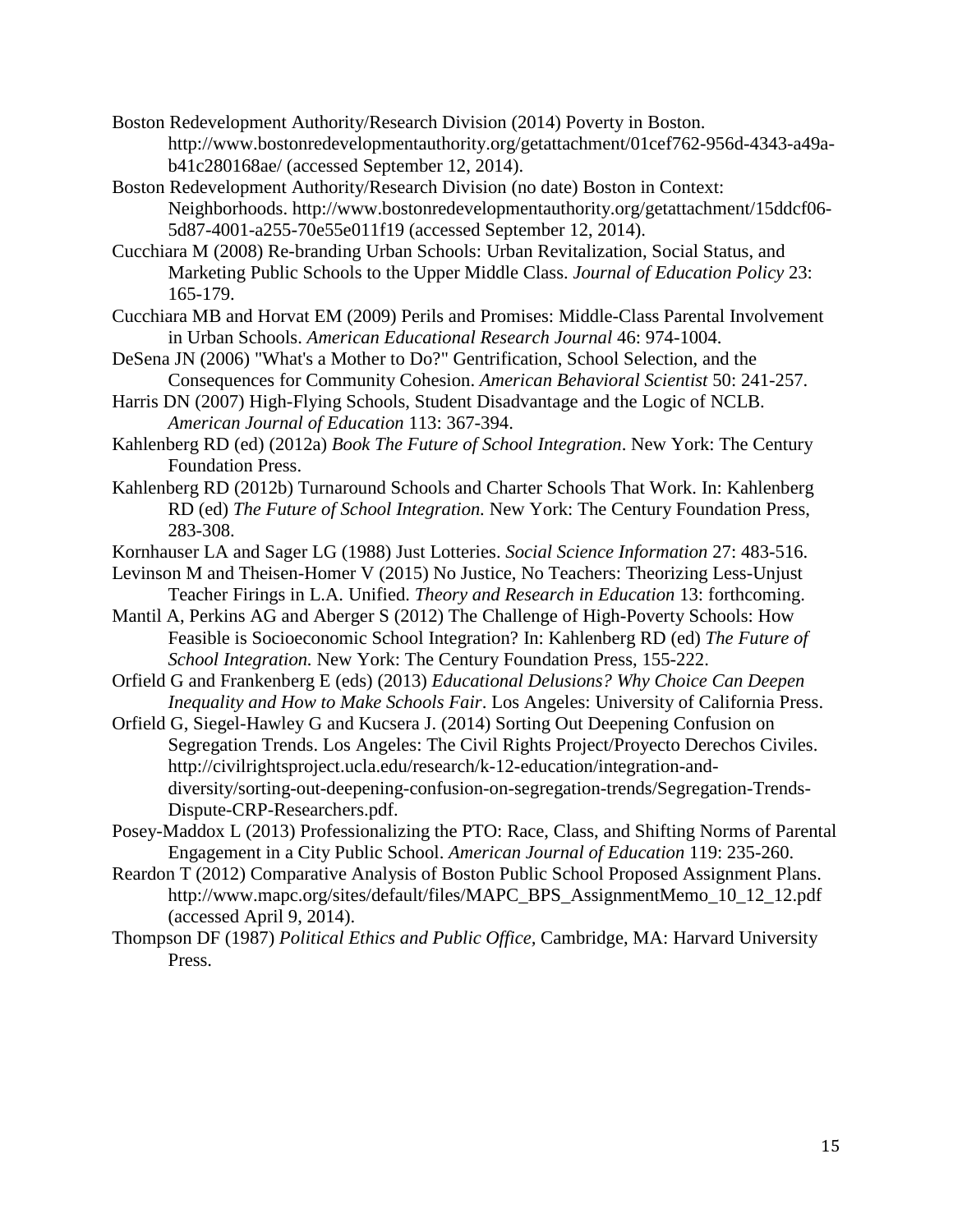<span id="page-16-1"></span><sup>2</sup> BPS also faced additional questions about educational justice in the context of substantial scarcity: in particular, what are the ethics of spending millions of dollars per year transporting children to school in the name of equitable access versus redirecting those funds into schools and classrooms in the name of increasing educational achievement? BPS spent over \$80 million in FY2013 on transportation, of which approximately \$30 million was allocated toward "controlled choice" busing of children around the city. Shifting entirely to neighborhood schools could have saved up to \$18 million per year—certainly a non-insignificant sum for a district struggling to meet some of its most basic educational obligations. I am grateful to Andres Alonso for pressing this point with me; for reasons of space, however, I will not consider the normative challenges related to spending money on school assignment vs. other district initiatives. I am also obviously leaving aside the actual politics of the school assignment reform debate in Boston.

<span id="page-16-2"></span> $3$  Although I focus predominantly on class in this article, ethnoracial integration is also important—particularly with middle-class whites—because of the unjust privilege that wealthier white families are accorded by school and government officials.

<span id="page-16-3"></span><sup>4</sup> This account of middle-class families' positive influences on urban elementary schools and districts such as Boston requires two significant caveats. First, it would be absolutely fallacious to suggest that *only* middle- and upper-income families contribute to school improvement. Lowincome families in Boston and around the country work incredibly hard to support their own children's successes in school, their schools as a whole, and the district writ large. In Boston alone, for example, the Boston Parents Organizing Network (BPON), Union of Minority Neighborhoods, Greater Boston Interfaith, Boston Truth, and other groups are substantially organized by and work to mobilize low-income parents and community members, particularly parents of color. Similar organizations exist around the country, as do far less visible individual or small groups of low-income parents working passionately on behalf of their children, schools, and districts. Nonetheless, for reasons I discuss below, it is essential for school improvement at scale that middle-class families also be pulled into schools and districts. Second, it is important to recognize that middle-class families' work to improve schools and districts can often foster policies and practices that serve their own children's educational needs while leaving aside or even worsening other children's educational opportunities. Middle-class, especially white, parents who enter a "poor" school with the goal of "revitalizing" it also often end up misrecognizing low-income parents of color who have been committed to school improvement for years before the privileged "reformers" arrived. This can result in the marginalization of committed low-income parents and destruction of nascent or established initiatives designed to serve low-income students—in turn setting up the mechanisms that unduly privilege middleclass families' participation and interests in the future. See Cucchiara, 2008; Cucchiara and Horvat, 2009; Posey-Maddox, 2013; DeSena, 2006.<br><sup>5</sup> For the first year, each school's MCAS average was calculated as a combination of absolute

<span id="page-16-4"></span>performance (counting for 2/3) and growth scores (counting for 1/3). Everyone agrees that standardized test scores are a very poor proxy for quality, and also that dividing schools up into rank-ordered quartiles impedes the district from demonstrating overall increases or decreases in quality. As of September 2014, therefore, the Boston School Committee is slated to vote on a

<span id="page-16-0"></span><sup>&</sup>lt;sup>1</sup> Note that I am bracketing all questions about how to define or recognize a high-quality school, whose judgment of quality matters (state vs. parent vs. child, e.g.), and how to take account of different judgments among actors. These questions are all essential to answer for a completelytheorized account of school access, but I believe they can be set aside for the purposes of this article.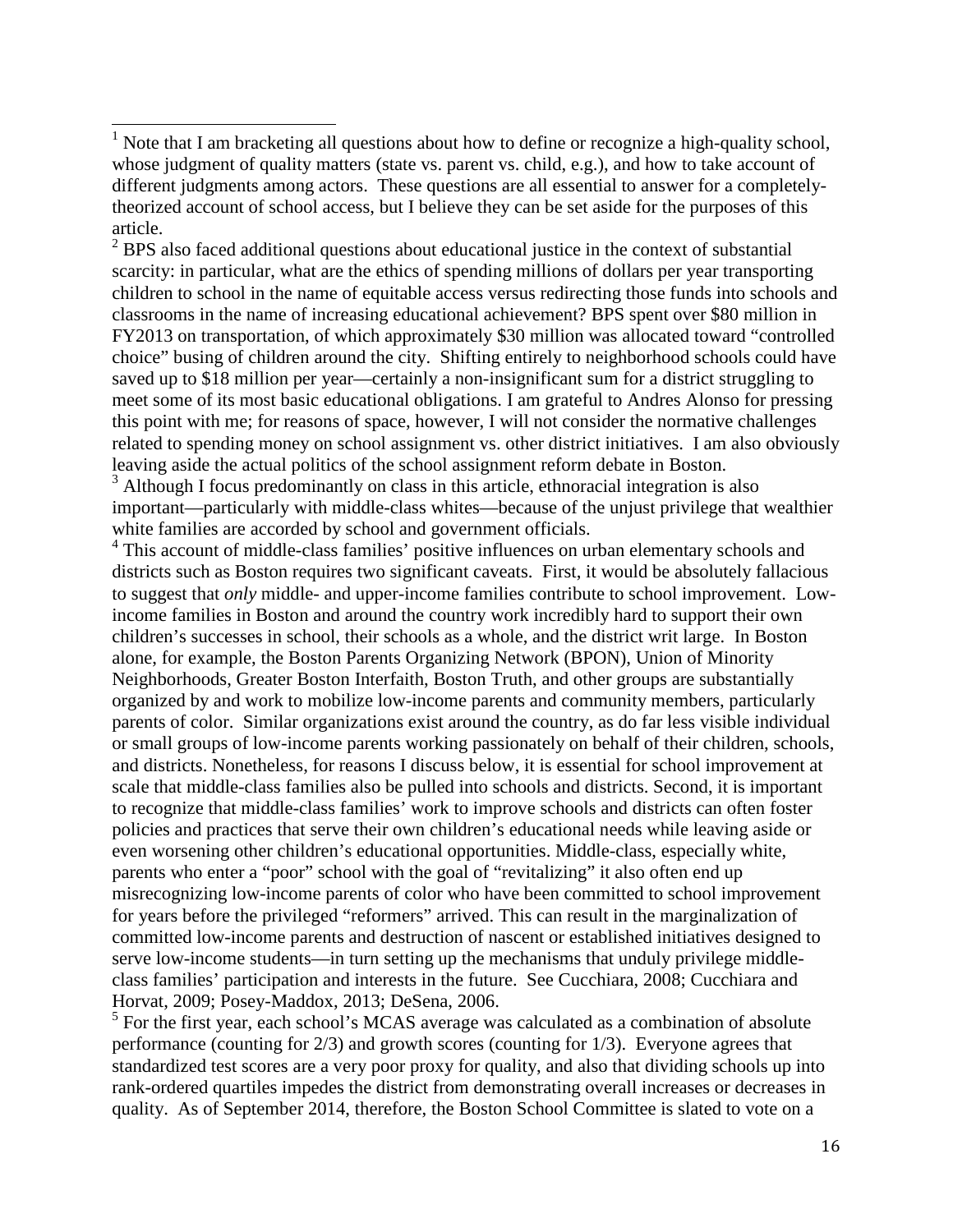j new School Quality Framework that includes a wider array of measures. The new framework will also likely reverse the amount of weight given to growth versus performance in calculating each school's MCAS ranking.

<span id="page-17-0"></span><sup>6</sup> English Language Learners (ELLs) and children with identified special needs also have schools with appropriate services in their baskets as part of an "overlay" system. I do not address the overlays, nor hence the school choice options for ELLs and children with special needs, in this article.

<span id="page-17-1"></span> $<sup>7</sup>$  Rawlsians might modify this principle of equal educational opportunity to reflect the difference</sup> principle: the idea that inequalities in educational access might be permissible (or even required) in order to benefit the least well-off. However, insofar as Rawls argued that the principle of fair equality of opportunity is lexically prior to the difference principle, I am not convinced of this. <sup>8</sup> In Lewis Kornhauser and Lawrence Sager's (1988) terms, BPS' Home Based lottery is *impersonal* but not *equiprobable*.<br><sup>9</sup> Celia's and John's baskets each also include the three city-wide schools and an Early Learning

<span id="page-17-3"></span><span id="page-17-2"></span>Center (ELC), which has no quality ranking because there's no MCAS testing below third grade, and ELC's end at second grade. I'm leaving these schools out of the analysis since they appear in all children's baskets equally. John's  $14<sup>th</sup>$  school is a regional school, also with no quality ranking, so I can't include it in the analysis.

<span id="page-17-4"></span> $10$  John's challenges become even greater once we account for K1 students already in the school who will enter K2 at the same time as John and Celia. Out of the 268 high-quality K2 seats putatively available to John, only 65 are not already guaranteed to current K1 students. By contrast, out of the 339 high-quality K2 seats putatively available to Celia, 140 are still available once all current K1 students have claimed their K2 seats. Judging from an analysis I conducted of the K2 minus K1 seat availability in BPS schools by demographics, this seems to be an artifact of the addresses I chose, however, rather than a pattern predictable by neighborhood demographics.

<span id="page-17-5"></span> $<sup>11</sup>$  All data retrieved from or calculated on the basis of other data provided in Boston</sup> Redevelopment Authority/Research Division, 2014; Boston Redevelopment Authority/Research

<span id="page-17-7"></span>

<span id="page-17-6"></span>Division, no date.<br><sup>12</sup> This research is well-summarized in Kahlenberg, 2012b. See also Mantil et al., 2012.<br><sup>13</sup> Defined as having a student body that is over 50% low-income. If truly hypersegregated schools were studied, therefore, with 80% or more low-income and/or students of color, the results would look even worse.

<span id="page-17-8"></span><sup>14</sup> Note that the article gives the number of total schools in each demographic category and percentage of each category that are high achieving; I used this data to calculate the number of high achieving schools with each demographic.

<span id="page-17-9"></span><sup>15</sup> Calculated using 2013-2014 school profile data from the Massachusetts Department of Education: [http://profiles.doe.mass.edu.](http://profiles.doe.mass.edu/)<br><sup>16</sup> This was calculated using the Census Bureau's new Census Flows Mapper,

<span id="page-17-10"></span>[http://flowsmapper.geo.census.gov/flowsmapper/map.html.](http://flowsmapper.geo.census.gov/flowsmapper/map.html) Migration flows into Boston from surrounding counties among very low-income households, but switches direction out among higher-income households, and rises inexorably by income.

<span id="page-17-11"></span> $17$  In this respect, it will be interesting to find out what percentage of families in Boston with kindergarten-eligible children chose to enter the lottery in 2014 under the Home-Based Plan, as compared to previous years.